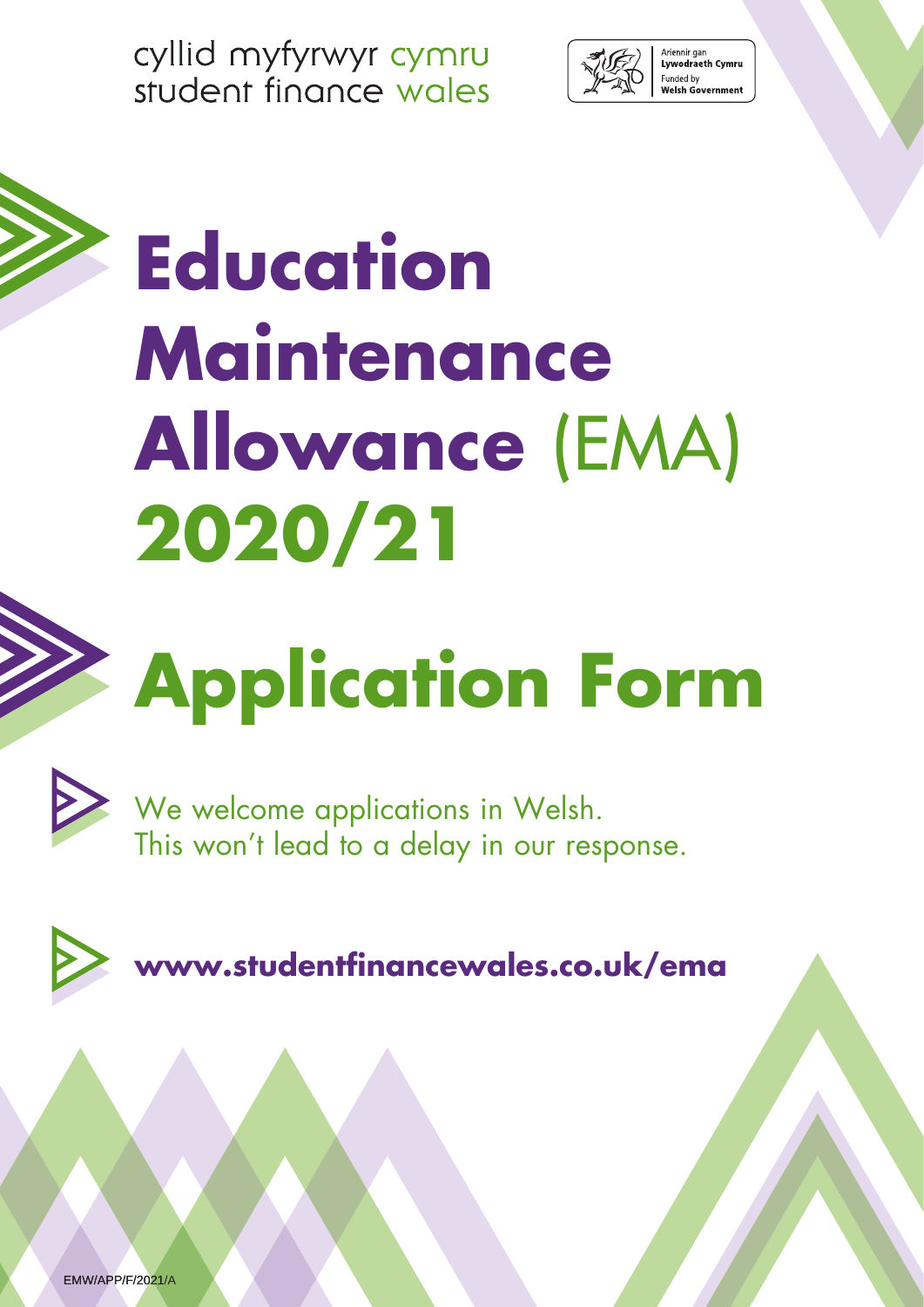### **How to complete this application form**

- Follow the instructions, we'll tell you what questions you need to answer and what ones you can skip.
- You'll need to have your bank, building society or credit union details to hand.
- Section 8 will ask about your household financial details. Depending on your situation, either your parent(s)/ guardian(s) or you (and your partner, if you have one) will need to complete this section. Whoever completes this section will need their National Insurance number to hand.
- You need to complete all of the questions you're asked to. Any missing information will delay your application for EMA.
- Where we ask for evidence we will need it before your application can be accepted. Any missing evidence will delay your application for EMA.



**If your household income is £23,078 or more do not complete this application form – you may not be eligible for this allowance. If you're an eligible care leaver we won't need details of your income.**

**Getting EMA won't affect any benefits you or your family already receive.**

### **Use the notes**



i Where you see this you should check the notes for specific **information** to help you complete a question or section.



2

Where you see this you need to send us **evidence** to support your application. Use the notes to find out exactly what you need to send. You should send **photocopies** of your evidence unless otherwise stated. We will return any original documents.

### **How we process your data**

To find out more about how your information is used and why, make sure you read our Information Usage Summary on page 3 of the accompanying notes.

### **What if I can't send the evidence you need now?**

Return your application without the evidence. By doing this we can make a start on your application, but we won't be able to pay you until we see the documents we've asked for. We'll write to you to confirm what documents we still need to see.

### **2020/21 Calendar**

| <b>April</b><br>2020   | Application forms available for download from www.studentfinancewales.co.uk/ema           |
|------------------------|-------------------------------------------------------------------------------------------|
| June                   | Return your application with all required evidence before 30 June 2020 to make            |
| 2020                   | sure your EMA is agreed and ready for the start of your first term.                       |
| <b>September</b>       | Term starts - apply within 8 weeks for your payments to be backdated to the start of your |
| 2020                   | term. Applications outside 8 weeks may not receive backdated payments.                    |
| <b>January</b><br>2021 | 2021                                                                                      |
| <b>August</b>          | We need to have received your completed application form before 31 August 2021 for you    |
| 2021                   | to be eligible for EMA in academic year 2020/21.                                          |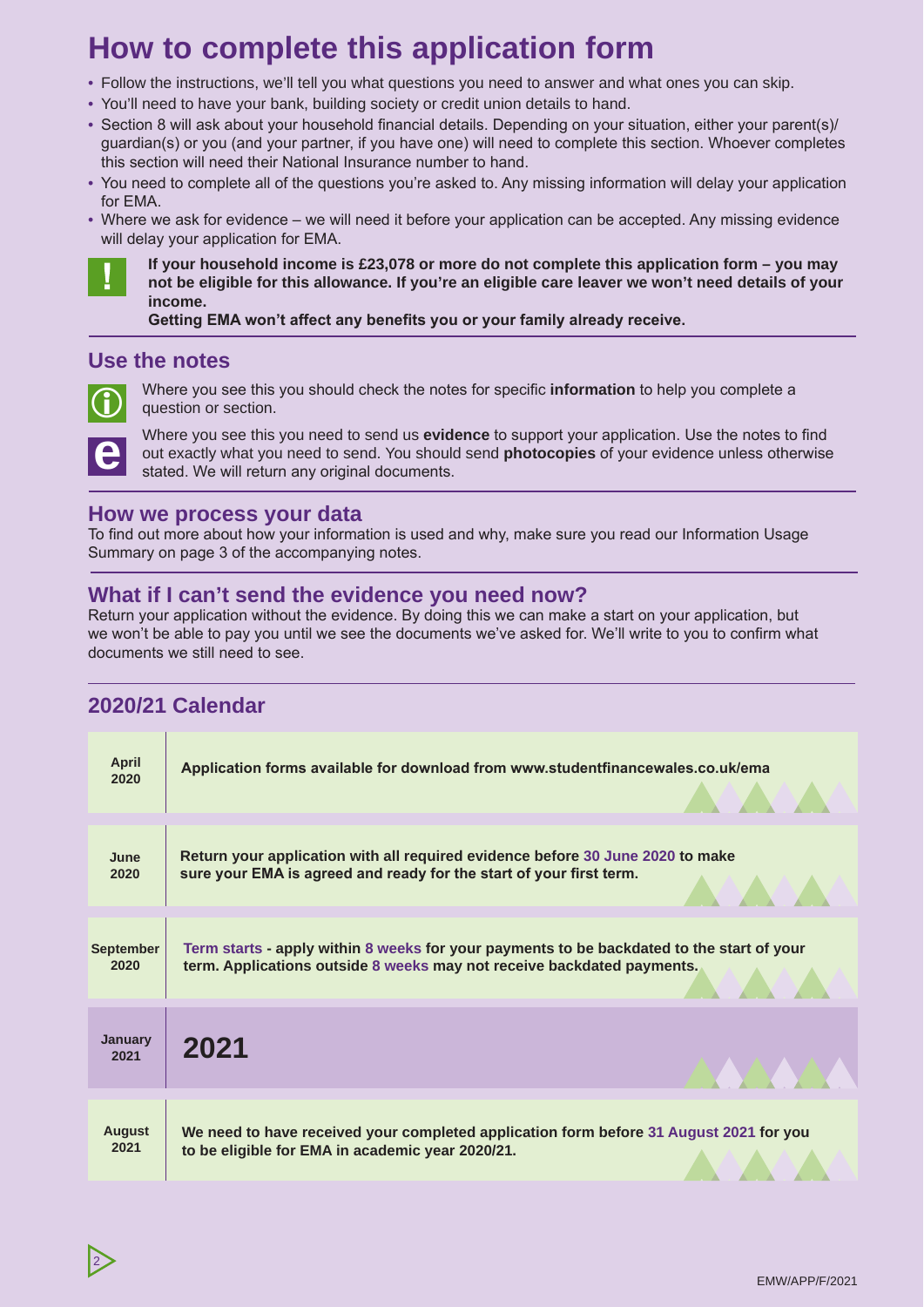### **Section 1 Agreements and consent**

### **1.1** Tick the statement that applies to you and follow the instruction.

By authorised third party we mean someone who is authorised to act and/or receive payments on the student's behalf. Evidence is required such as documentation from a Local Authority or a Power of Attorney.

| I am the student completing this form myself.                                                                                                                                                                                                                                                                                                                                                                                                                                                                                                                                                           | Complete the Student Agreement below.                            |  |  |
|---------------------------------------------------------------------------------------------------------------------------------------------------------------------------------------------------------------------------------------------------------------------------------------------------------------------------------------------------------------------------------------------------------------------------------------------------------------------------------------------------------------------------------------------------------------------------------------------------------|------------------------------------------------------------------|--|--|
| I am an authorised third party who is both:<br>completing this form on behalf of the student<br>$   \  0$<br>because they are unable to and<br>• authorised to hold funds on behalf of the student.                                                                                                                                                                                                                                                                                                                                                                                                     | <b>Complete the Third Party</b><br><b>Agreement A on page 4.</b> |  |  |
| I am an authorised third party who is only:<br>• completing this form on behalf of the<br>$  0 \rangle$<br>student because they are unable to.                                                                                                                                                                                                                                                                                                                                                                                                                                                          | <b>Complete the Third Party</b><br><b>Agreement B on page 4.</b> |  |  |
| I am an authorised third party who is only:<br>• authorised to hold funds on behalf of the student.<br>$   \  0$                                                                                                                                                                                                                                                                                                                                                                                                                                                                                        | <b>Complete the Third Party</b><br><b>Agreement C on page 4.</b> |  |  |
| <b>Student Agreement 10</b><br>By signing this agreement you are confirming that:<br>the information you will give on this form is correct and complete to the best of your knowledge and belief;<br>٠<br>you will submit supporting evidence in accordance with the accompanying notes;<br>you understand that if you have provided details of your UK passport, SLC will verify those details with<br>HM Passport Office;<br>you understand that any attempt to dishonestly obtain EMA shall be treated as fraud and may result in<br>$\bullet$<br>criminal and/or civil proceedings against you; and |                                                                  |  |  |
| where you have provided any personal information in relation to a third party, you have informed them of this.<br>Todov's dota                                                                                                                                                                                                                                                                                                                                                                                                                                                                          |                                                                  |  |  |

- - Student full name (in BLOCK CAPITALS) Today's date Month Year Student signature **Now go to Consent to share below**

### **Consent to share**

### **Important information if you live with your parent(s)/guardian(s) or a partner:**

It is important that we know if you will let us talk about your application and award with your parent(s)/ guardian(s) or partner. We can't give out information about your application or award to anyone without your consent.

• I consent to the EMA Wales customer services team providing details of the progress of my application and award to the person named as person 1 in section 8 of this application form. **No Yes**

### **and (if applicable)**

• I consent to the EMA Wales customer services team providing details of the progress of my application and award to the person named as person 2 in section 8 of this application form. **No Yes**



**Now go to Section 2**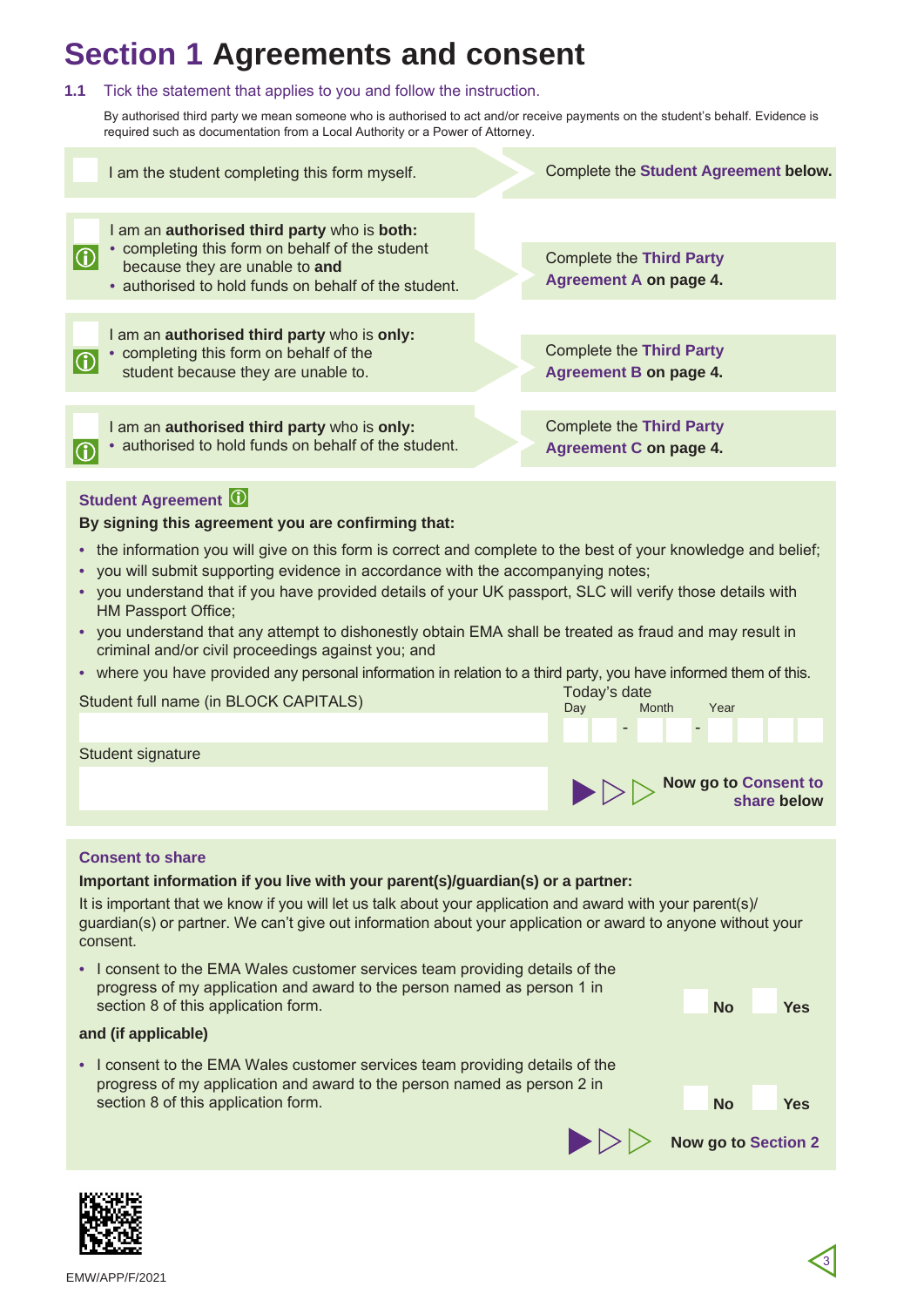### **Section 1 Agreements and consent (continued)**

#### **Third Party Agreement A**

#### **By signing this agreement you are confirming that:**

- the information you will give on this form is correct and complete to the best of your knowledge and belief;
- you will submit supporting evidence in accordance with the accompanying notes;
- you are authorised to act on the student's behalf and have enclosed evidence to prove this;
- the student named in **Section 2** is unable to have a bank, building society or credit union account in his/ her own name;
- you will provide correct bank, building society or credit union details in your own name;
- you are authorised to hold funds on the student's behalf and have enclosed evidence to prove this;
- you will use any EMA payments made as a result of this application in accordance with the student's instructions; and

Month Year

**Now go to 1.2**

• you have read and understood these statements.

you have read and andersition incide statements.<br>Authorised third party full name (in BLOCK CAPITALS) Today's date

**Signature** 

### **Third Party Agreement B**

#### **By signing this agreement you confirm that:**

- the information you will give on this form is correct and complete to the best of your knowledge and belief;
- you will submit supporting evidence in accordance with the accompanying notes;
- you are authorised to act on the student's behalf and have enclosed evidence to prove this; and
- you have read and understood these statements.

Authorised third party full name (in BLOCK CAPITALS) Today's date Month Year **Signature**  $\blacktriangleright$   $\blacktriangleright$   $\blacktriangleright$  Now go to 1.2

#### **Third Party Agreement C**

4

#### **By signing this agreement you confirm that:**

- the student named in **Section 2** is unable to have a bank, building society or credit union account in his/ her own name;
- you will provide correct bank details in your own name, are authorised to hold funds on the student's behalf and have enclosed evidence to prove this;
- you will use any EMA payments made as a result of this application in accordance with the student's instructions; and
- you have read and understood these statements.

| Authorised third party full name (in BLOCK CAPITALS) | Today's date<br>Month<br>Year<br>Day<br>$\sim$  |
|------------------------------------------------------|-------------------------------------------------|
| Signature                                            |                                                 |
|                                                      | $\triangleright$ $\triangleright$ Now go to 1.2 |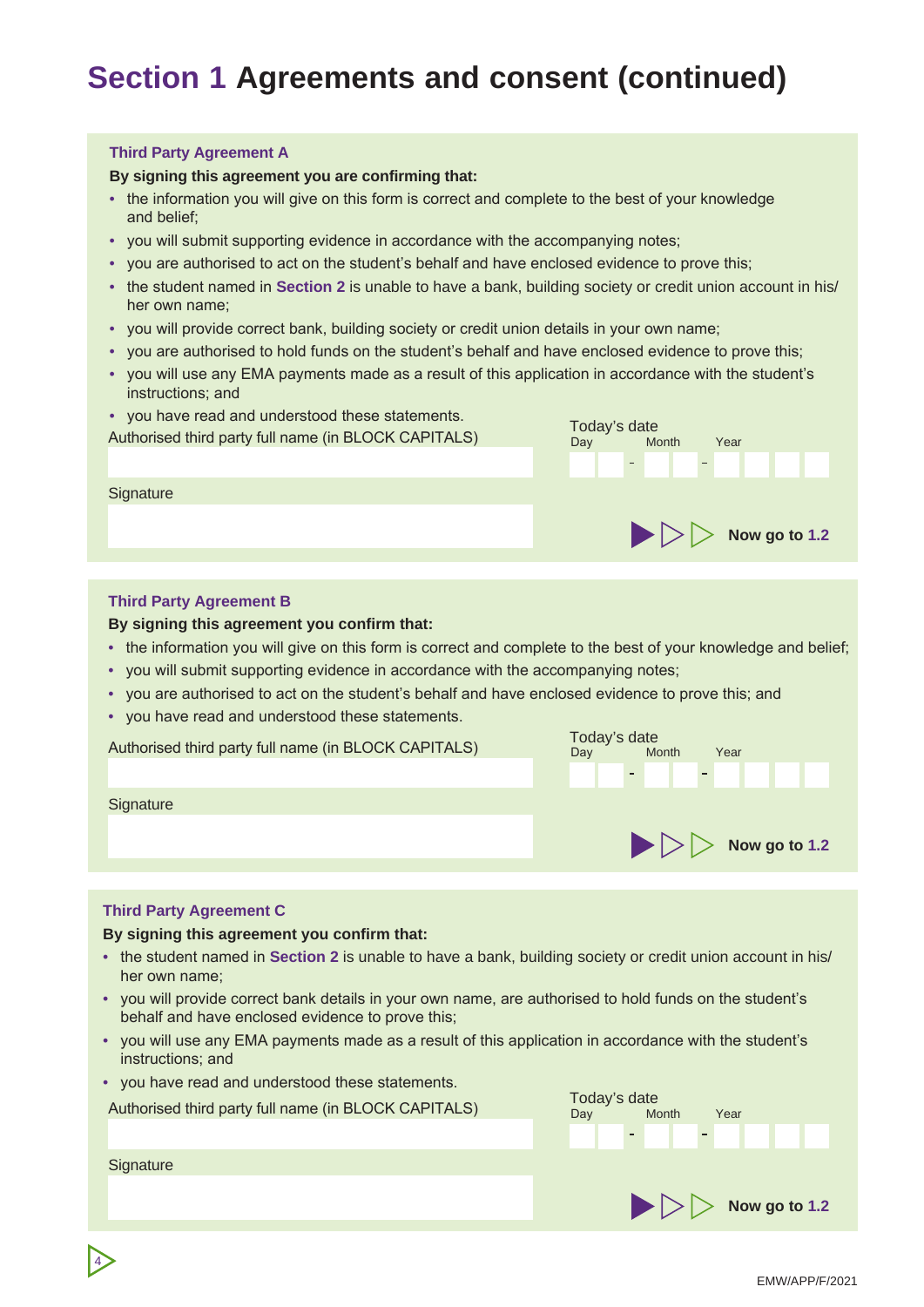### **Section 1 Agreements and consent (continued)**

### **1.2** Third party details

You need to send evidence to prove your authorisation, read the notes to find out what you need to send. **e**

> You must contact us if the student's contact details change or if the student's nominated third party's details change during the academic year.

All correspondence will continue to be addressed directly to the applicant.

| Forename(s)          |  |
|----------------------|--|
|                      |  |
| Surname              |  |
|                      |  |
| Home address         |  |
|                      |  |
|                      |  |
|                      |  |
| Postcode             |  |
|                      |  |
| Home phone number    |  |
|                      |  |
| Mobile phone number  |  |
|                      |  |
| <b>Email address</b> |  |
|                      |  |
|                      |  |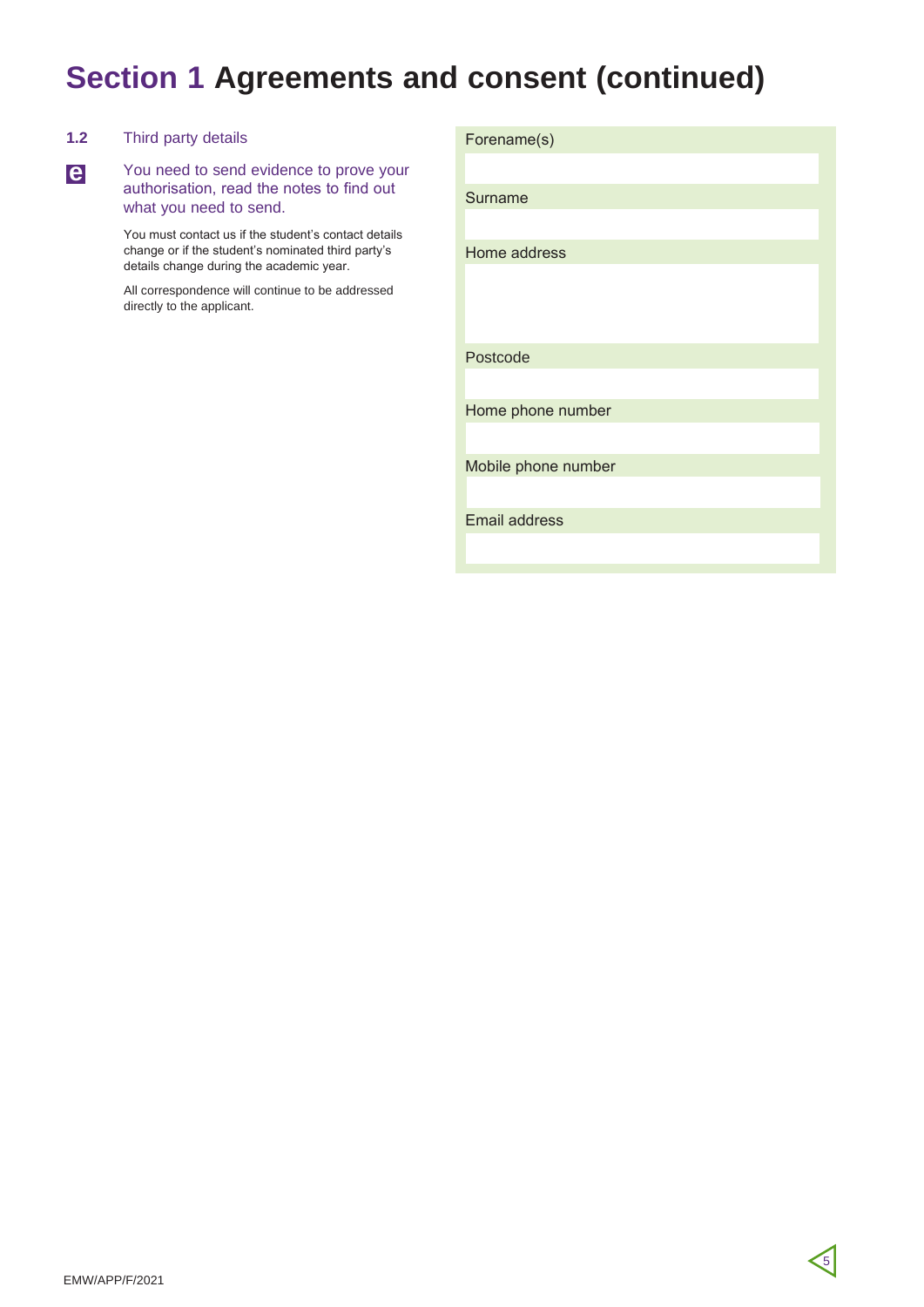### **Section 2 Student's details**

### **2.1** Customer Reference Number

(if you don't have one yet, leave this blank)

#### **2.2** Personal details

Complete these details exactly as stated on your birth certificate, passport or deed poll.

If any of your details change during the year you need let us know.

You need to send evidence of your identity, **e** such as your original birth certificate. Read the notes for a full list of what you can sen

| ì       | <b>Title</b>                                             |
|---------|----------------------------------------------------------|
|         | <b>Mrs</b><br><b>Miss</b><br>Other<br>Mr                 |
| d to    | Forename(s)                                              |
| Ι,      |                                                          |
| ł<br>d. | Surname                                                  |
|         | Gender                                                   |
|         | Female<br>Male                                           |
|         | Date of birth                                            |
|         | Day<br>Month<br>Year                                     |
|         |                                                          |
|         | Place of birth (the name of the town or village)         |
|         |                                                          |
|         |                                                          |
|         | English<br>Welsh                                         |
|         |                                                          |
|         | Home address                                             |
|         |                                                          |
|         |                                                          |
| рf      |                                                          |
| 3       |                                                          |
|         | Postcode                                                 |
|         |                                                          |
|         | Home phone number                                        |
|         |                                                          |
|         | Mobile phone number (we may contact you by text message) |
|         |                                                          |
|         | <b>Email address</b>                                     |
|         |                                                          |
|         |                                                          |

#### **2.3** What language would you like us to use when we communicate with you?

#### **2.4** Contact details

**e**

You need to send evidence, such as a photocopy of your household gas or electricity bill. Read the notes for a full list what you can send.

The proof can be in your parent's/guardian's/partner's name.

#### **2.5** What was the name of the student's first school?

6

If you ever need to call us we'll ask you for the answer you give to this question as a security check, you need to remember the answer you give!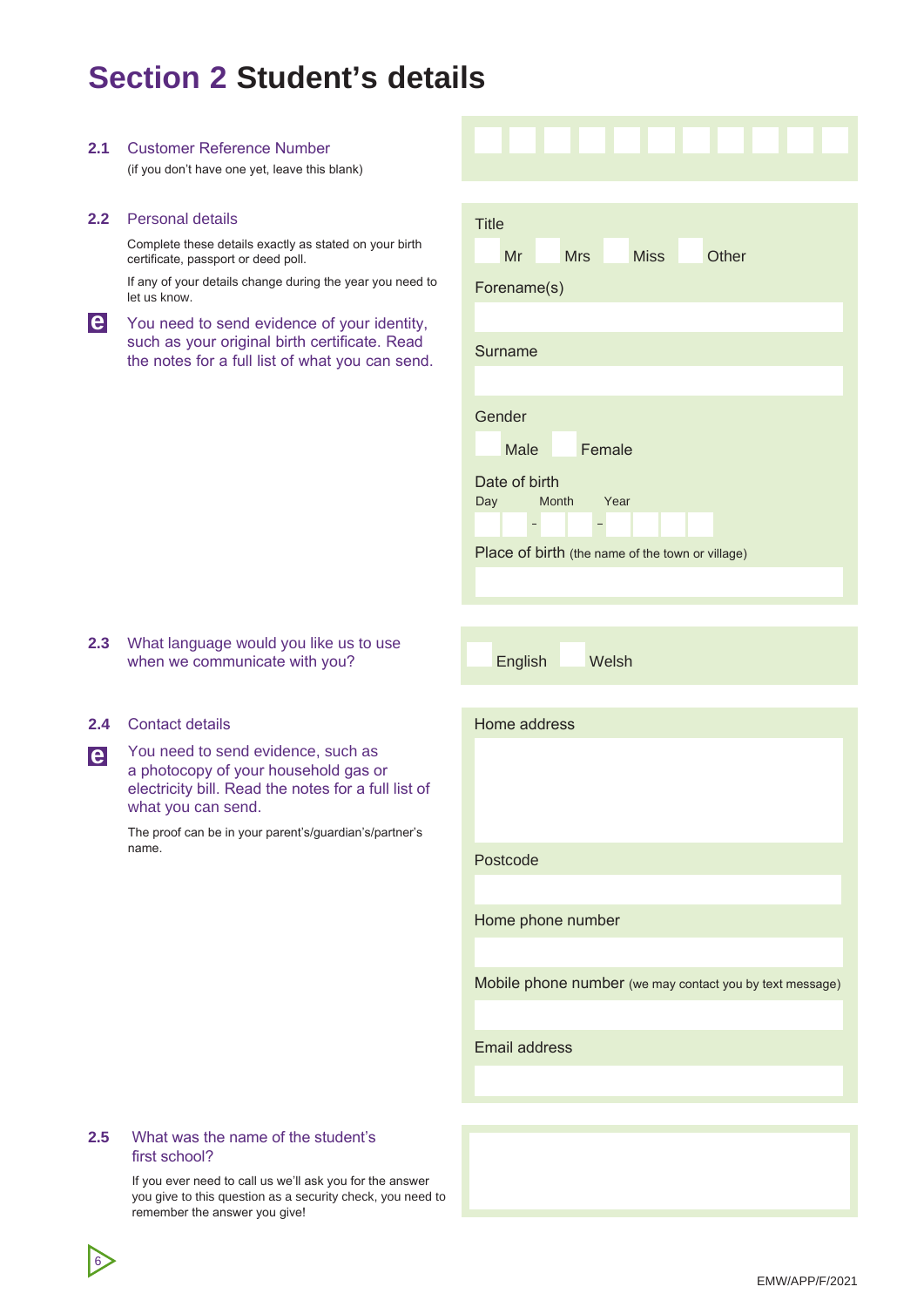### **Section 3 Your payment details**

**No** – I am the student – go to **3.2 3.1** Are you completing this section as an **authorised third party** who will hold the student's EMA payments on their **Yes** – go to **3.3** behalf? By authorised third party we mean someone who is authorised to act and/or receive payments on the student's behalf. Evidence is required such as documentation from a Local Authority or a Power of Attorney. Account holder's name (student) **3.2** Student payment details This account must be in your name and be able to accept direct credits. You must provide your details in full or we won't Sort code be able to pay you.  $\overline{\phantom{a}}$  $\overline{a}$ Account number Building society roll/credit union membership number (if applicable) **Now go to Section 4 3.3** Third party payment details Account holder's name (third party) This account must be able to accept direct credits. You must provide your details in full or we won't Sort code be able to pay you. Account number

| Sort code                                                               |  |  |  |
|-------------------------------------------------------------------------|--|--|--|
| $\blacksquare$<br>-                                                     |  |  |  |
| Account number                                                          |  |  |  |
|                                                                         |  |  |  |
| Building society roll/credit union membership number<br>(if applicable) |  |  |  |
|                                                                         |  |  |  |
| <b>Now go to Section 4</b>                                              |  |  |  |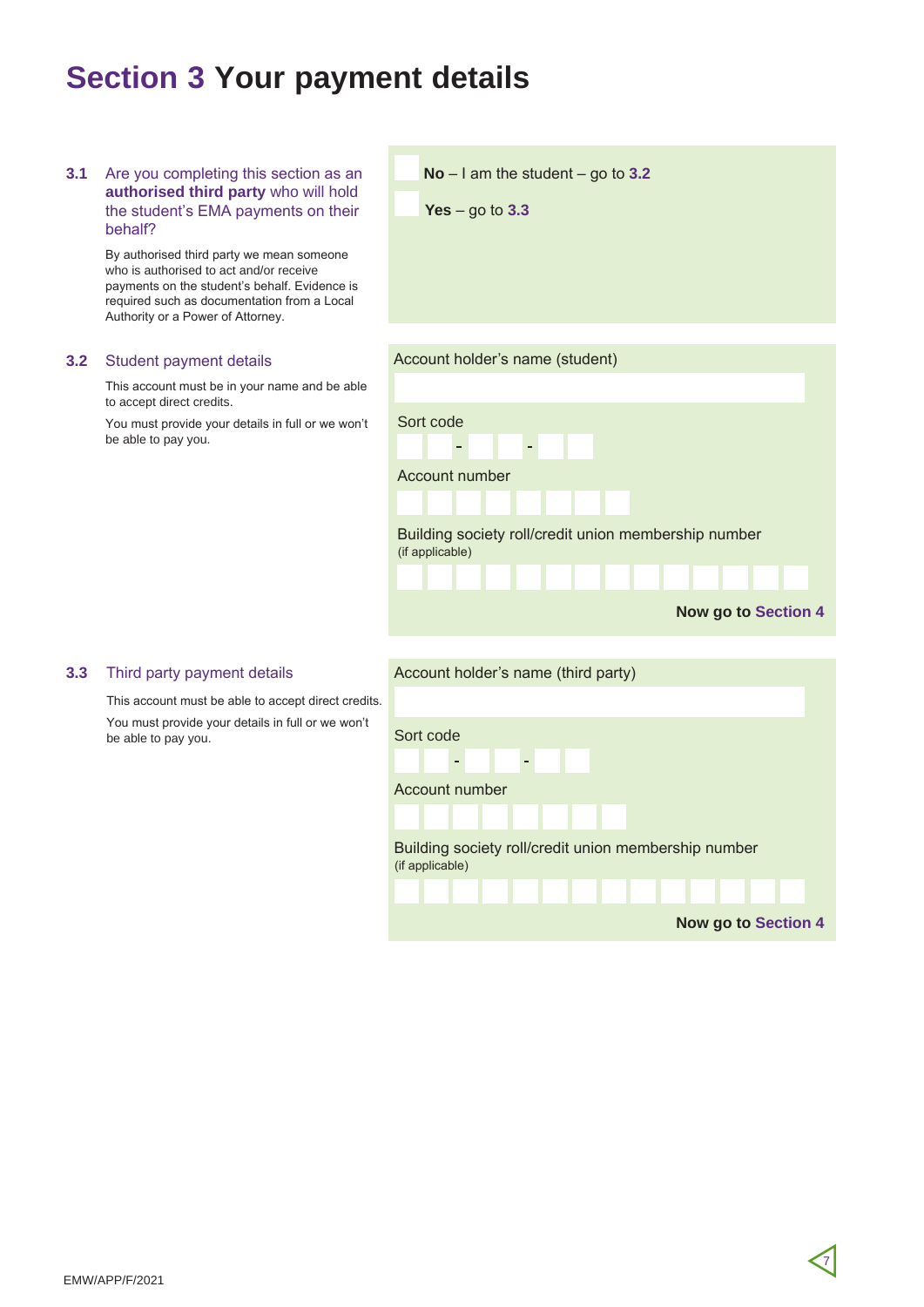### **Section 4 Student's school or college details**

#### **4.1** Give details of where you intend to study from September 2020.

If you don't know where you'll study, give details of the school or college you want to attend.

If these details change you must let us know as soon as possible and no later than before the start of your first term.

8

| Name of school or college |
|---------------------------|
|                           |
| Campus (if applicable)    |
|                           |
| School or college address |
|                           |
|                           |
|                           |
|                           |
|                           |
|                           |
| Postcode                  |
|                           |
|                           |

**Now go to Section 5**

EMW/APP/F/2021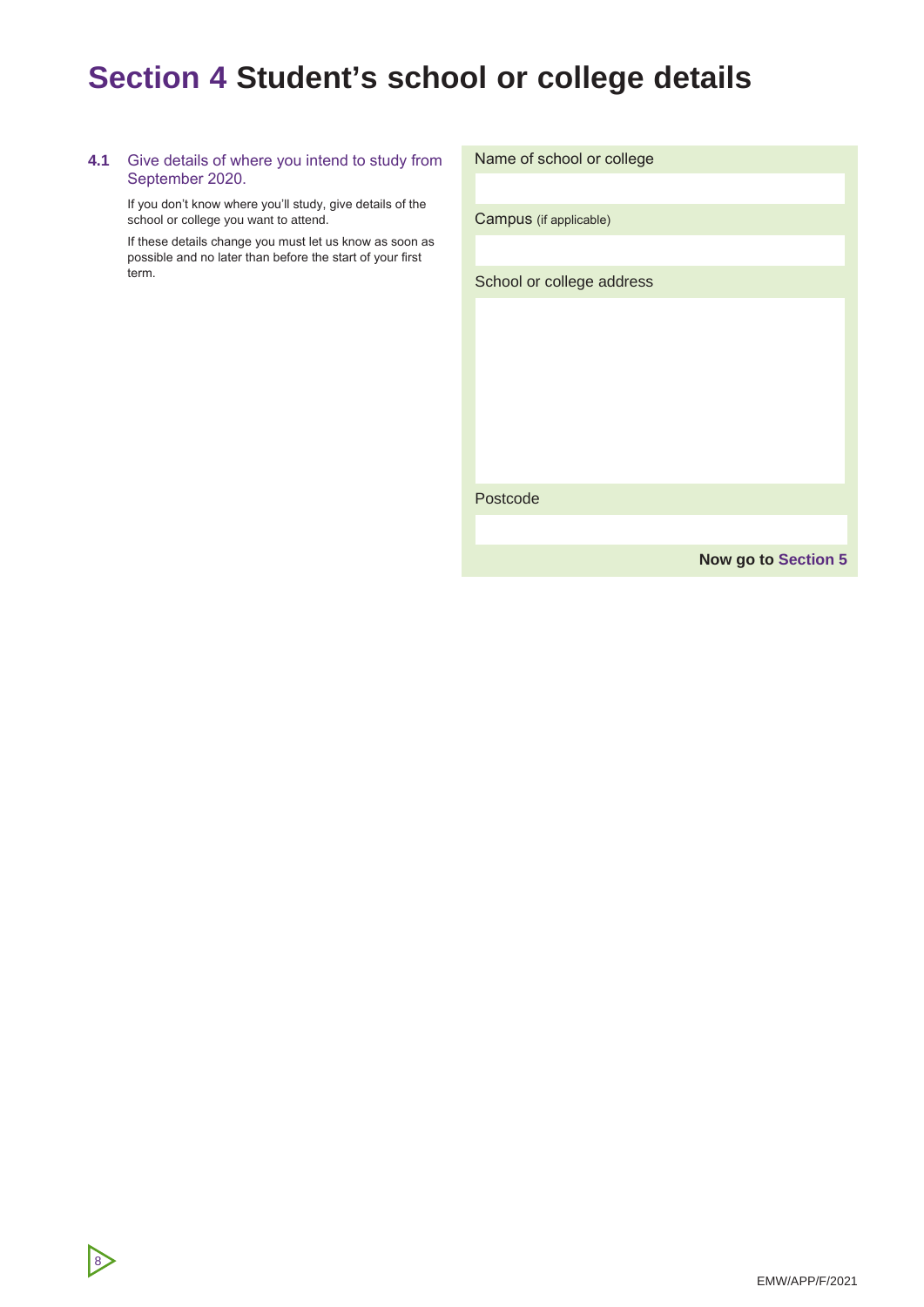### **Section 5 Student's nationality and residency details**

| 5.1        | Are you a UK national?                                                                                                                                                                   | $No - go to 5.2$                                                                                                                                                                                                                                                                                     |
|------------|------------------------------------------------------------------------------------------------------------------------------------------------------------------------------------------|------------------------------------------------------------------------------------------------------------------------------------------------------------------------------------------------------------------------------------------------------------------------------------------------------|
| $\bigcirc$ | The easiest way for you to verify your identity is to<br>provide your UK passport details. This means you<br>do not need to send us your passport.                                       | Yes - do you hold a valid UK passport?                                                                                                                                                                                                                                                               |
|            | Your passport must be currently valid and<br>not expired.                                                                                                                                | $No - go to 5.1.1$<br>Yes - enter these details exactly as                                                                                                                                                                                                                                           |
|            | We will share the passport details you give us<br>with HM Passport Office so that we can verify<br>your identity.                                                                        | stated on your passport<br>Passport number                                                                                                                                                                                                                                                           |
|            |                                                                                                                                                                                          | Date of issue<br>Day<br>Month<br>Year                                                                                                                                                                                                                                                                |
| e          | UK passport expired?<br>If your UK passport has expired we can't accept<br>this information as proof of your identity. You'll                                                            | Date of expiry<br>Month<br>Year<br>Day                                                                                                                                                                                                                                                               |
|            | have to send alternative evidence as set out in the<br>accompanying notes.                                                                                                               | Forename(s)                                                                                                                                                                                                                                                                                          |
|            |                                                                                                                                                                                          | Surname                                                                                                                                                                                                                                                                                              |
|            |                                                                                                                                                                                          |                                                                                                                                                                                                                                                                                                      |
|            |                                                                                                                                                                                          | Now continue to 5.1.1                                                                                                                                                                                                                                                                                |
|            | 5.1.1 Have you been ordinarily resident in:<br>• the UK; or<br>• the EU/EEA; or<br>• Switzerland<br>for three years prior to the first day of the<br>first academic year of your course? | No - you need to send supporting documents.<br>Please check Break in residency on page 5<br> e <br>of the notes, then go to Section 6.<br>Yes - if you didn't enter valid UK passport details,<br>you need to send supporting documents.<br> e                                                       |
| $\bigcirc$ | Read page 5 of the notes to understand what we<br>mean by 'ordinarily resident'.                                                                                                         | Read the notes to see what you need to<br>send and then go to Section 6.                                                                                                                                                                                                                             |
|            |                                                                                                                                                                                          |                                                                                                                                                                                                                                                                                                      |
| 5.2        | Are you an EU national?                                                                                                                                                                  | $No - go to 5.3$                                                                                                                                                                                                                                                                                     |
| $\bigcirc$ | Read page 5 of the notes to understand what we<br>mean by 'ordinarily resident'.                                                                                                         | Yes - have you been ordinarily resident a the UK<br>for three years prior to the first day of the first<br>academic year of your course?<br>$No - go to 5.3$<br>$Yes - you need to send supporting$<br>documents. Read the notes to see<br>lel<br>what you need to send and then<br>go to Section 6. |
|            |                                                                                                                                                                                          |                                                                                                                                                                                                                                                                                                      |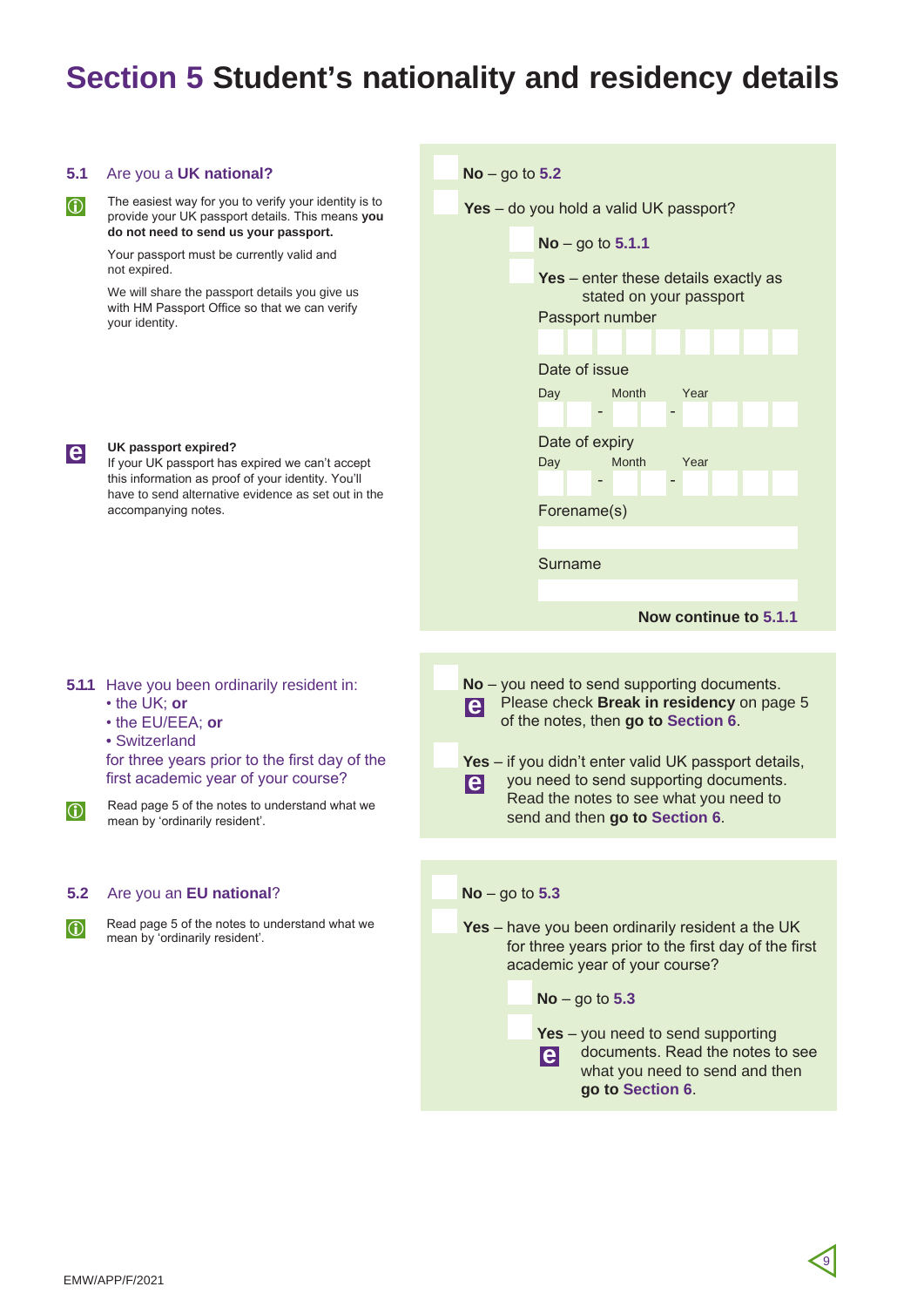### **Section 5 Student's nationality and residency details (continued)**

#### **5.3** Do you have **'settled status'** in the UK?

By 'settled status' we mean:

- you have a right of permanent residence in the UK; **or**
- you have been granted indefinite leave to remain; **or**
- you have a right of abode in the UK
- $\circled{f}$  Read page 5 of the notes to understand what we mean by 'ordinarily resident'.

**5.4** Have you or a family member been granted:

- leave to enter or remain in the UK (as a result of a failed asylum application); **or**
- discretionary leave (where no application for asylum has been made); **or**
- leave to remain in the UK on the grounds of family life; **or**
- leave to remain in the UK on the grounds of private life; **or**
- leave to remain outside the immigration rules; **or**
- humanitarian protection?

Your family member must be your husband, wife, civil partner, parent or step-parent.

### **5.5** Do you or a family member have **'refugee status' in the UK or 'EU temporary protection status'** in the UK?

Your family member must be your husband, wife, civil partner, parent or step-parent.

**i** Read page 5 of the notes to understand what we mean by 'ordinarily resident'.

10



### **No** – go to **5.5**

**Yes** – have you been ordinarily resident in the UK since this status was awarded?

**No** – go to **5.5**



**go to Section 6**.



**Yes** – have you been ordinarily resident in the UK since this status was awarded?

**No** – go to **5.6**

**Yes** – date this status is due to expire<br>Day Month Year Day Month lel You need to send supporting documents. Read the notes to see what you need to send and then **go to Section 6**.

Read page 5 of the notes to understand what we mean by 'ordinarily resident'.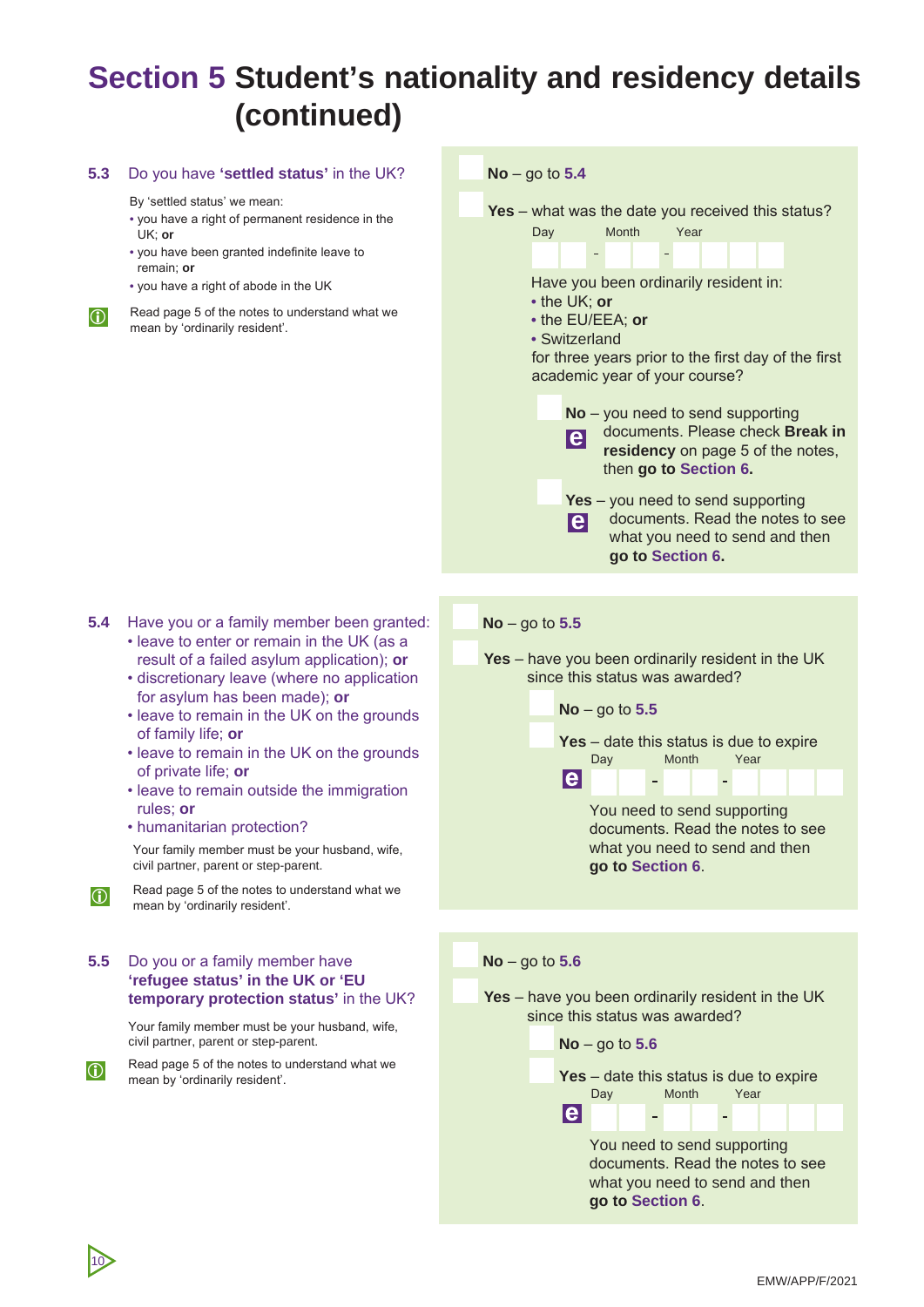### **Section 5 Student's nationality and residency details (continued)**

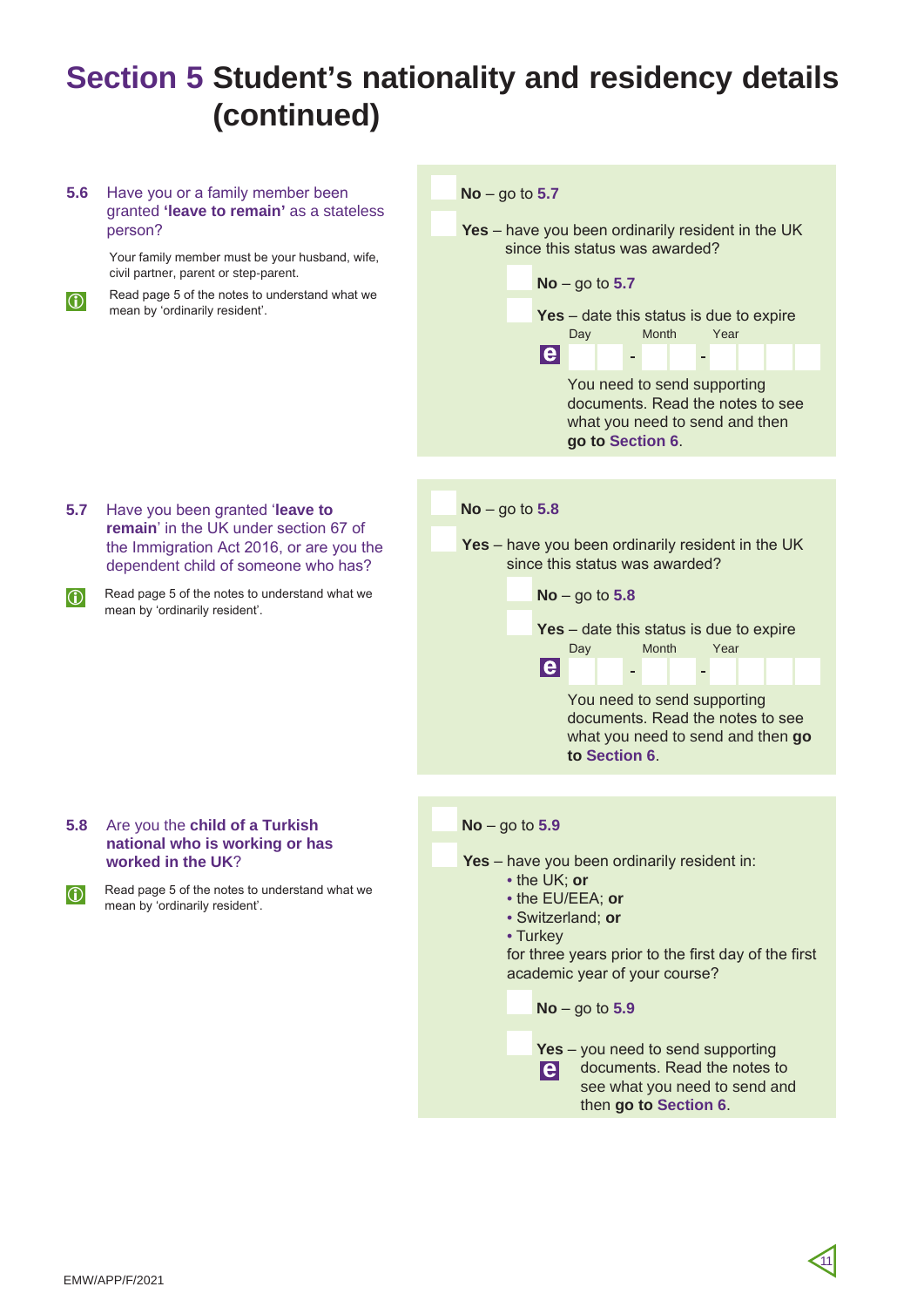### **Section 5 Student's nationality and residency details (continued)**

### **5.9** Are you the **child of a Swiss national**?

Read page 5 of the notes to understand what we mean by 'ordinarily resident'.



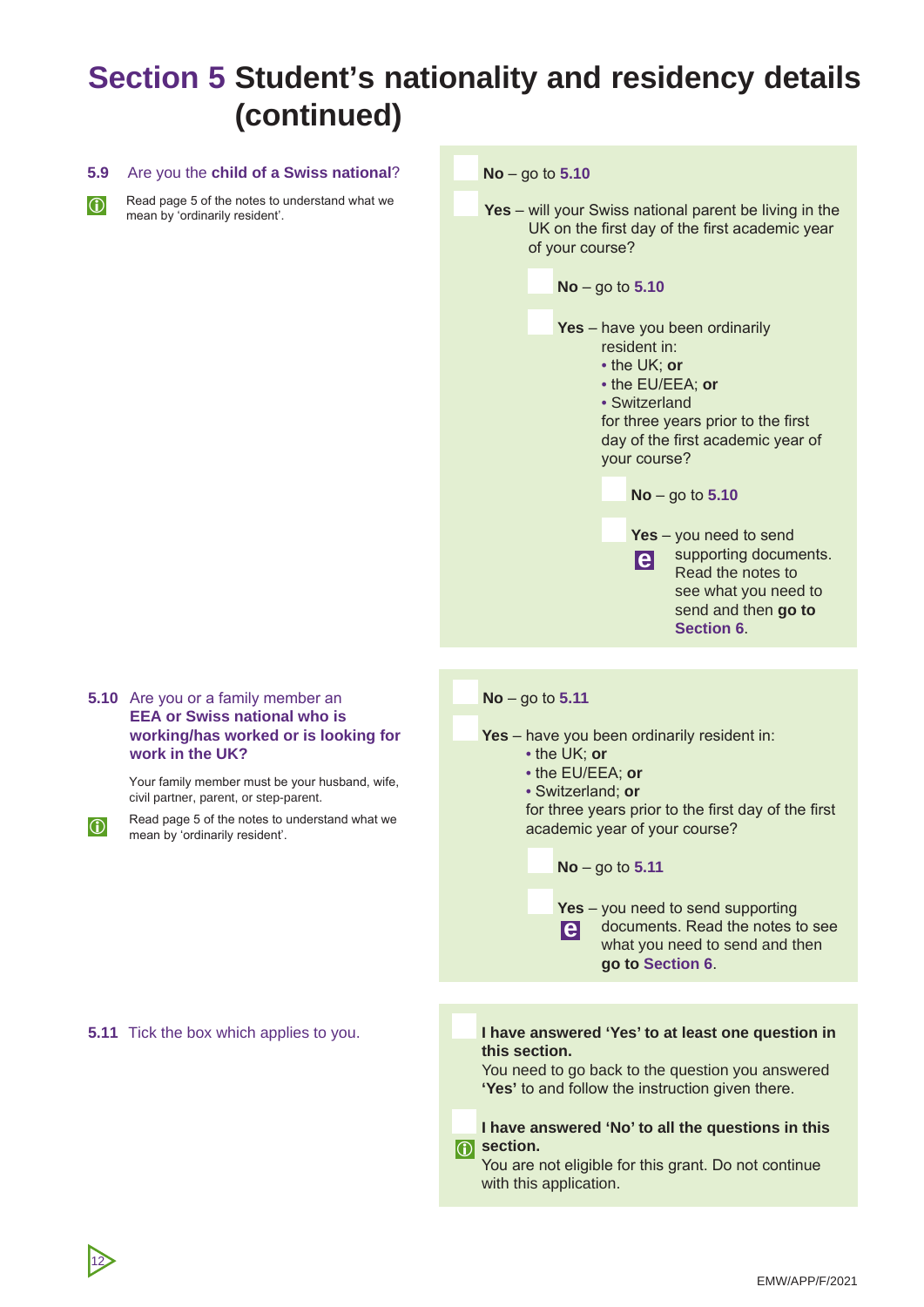### **Section 6 Student's residence history**

| 6.1 | Give your address details for the three<br>years prior to the first day of the first year of<br>your course. | Home address                                                                   |
|-----|--------------------------------------------------------------------------------------------------------------|--------------------------------------------------------------------------------|
|     | If you need more space, you can attach additional<br>pieces of paper to this form.                           |                                                                                |
|     |                                                                                                              | Postcode                                                                       |
|     |                                                                                                              | From<br>Day<br>Month<br>Year<br>٠<br>-<br>To<br>Day<br>Month<br>Year<br>٠<br>٠ |
|     |                                                                                                              | Why were you there?                                                            |
|     |                                                                                                              | Home address                                                                   |
|     |                                                                                                              | Postcode                                                                       |
|     |                                                                                                              | From<br>Month<br>Year<br>Day<br>${\sf To}$<br>Month<br>Year<br>Day             |
|     |                                                                                                              | Why were you there?                                                            |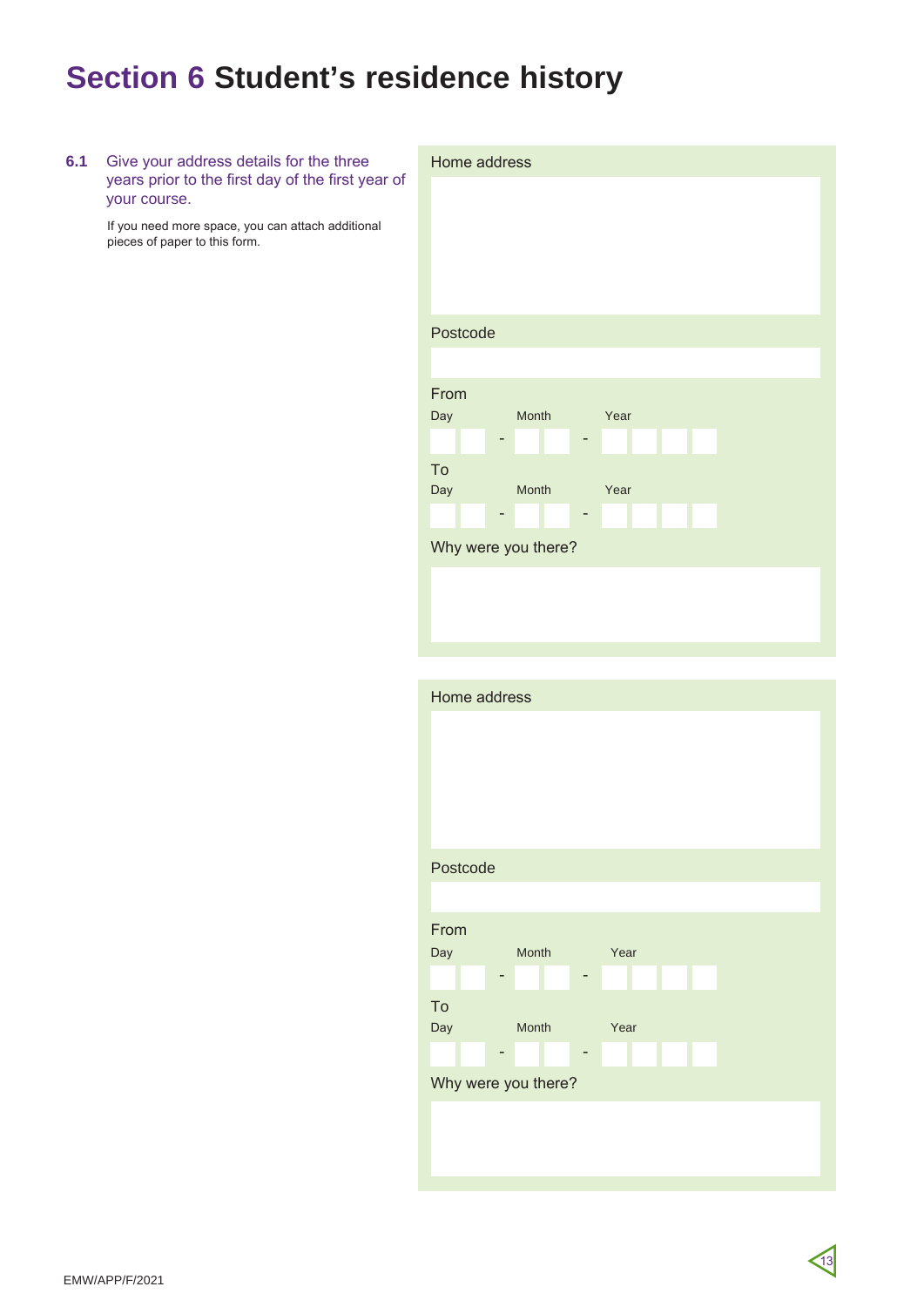### **Section 7 Student's independence details**

| 7.1               | Tick one of the following statements<br>that will apply to you on the first day of<br>the first academic year of your course. | I am a care leaver/I live under Local Authority care<br>or with foster parents $-$ go to 7.3                                            |
|-------------------|-------------------------------------------------------------------------------------------------------------------------------|-----------------------------------------------------------------------------------------------------------------------------------------|
|                   |                                                                                                                               | I receive Income Support, income-related<br><b>Employment and Support Allowance or Universal</b><br>Credit in my own name $-$ go to 7.3 |
|                   |                                                                                                                               | I am responsible for a child $-$ go to 7.3                                                                                              |
|                   |                                                                                                                               | I am currently in custody/detention within the Youth<br>Justice System $-$ go to 7.3                                                    |
|                   |                                                                                                                               | None of the above $-$ go to 7.2                                                                                                         |
|                   |                                                                                                                               |                                                                                                                                         |
| 7.2<br>$\bigcirc$ | Do you live apart from your parent(s)/<br>quardian(s)?                                                                        | No - you are a dependent student.<br>Your parent(s) or guardian(s) need(s) to<br>complete the next section.                             |
|                   |                                                                                                                               | Yes - you are an independent student.<br>You (and your partner, if applicable) need<br>to complete the next section.                    |
|                   |                                                                                                                               |                                                                                                                                         |

### **7.3 You are an independent student.**

14

You need to send supporting documents to prove the statement ticked. Read the notes to see what you **e** You need to send supporting docume need to send, then **go to Section 11**.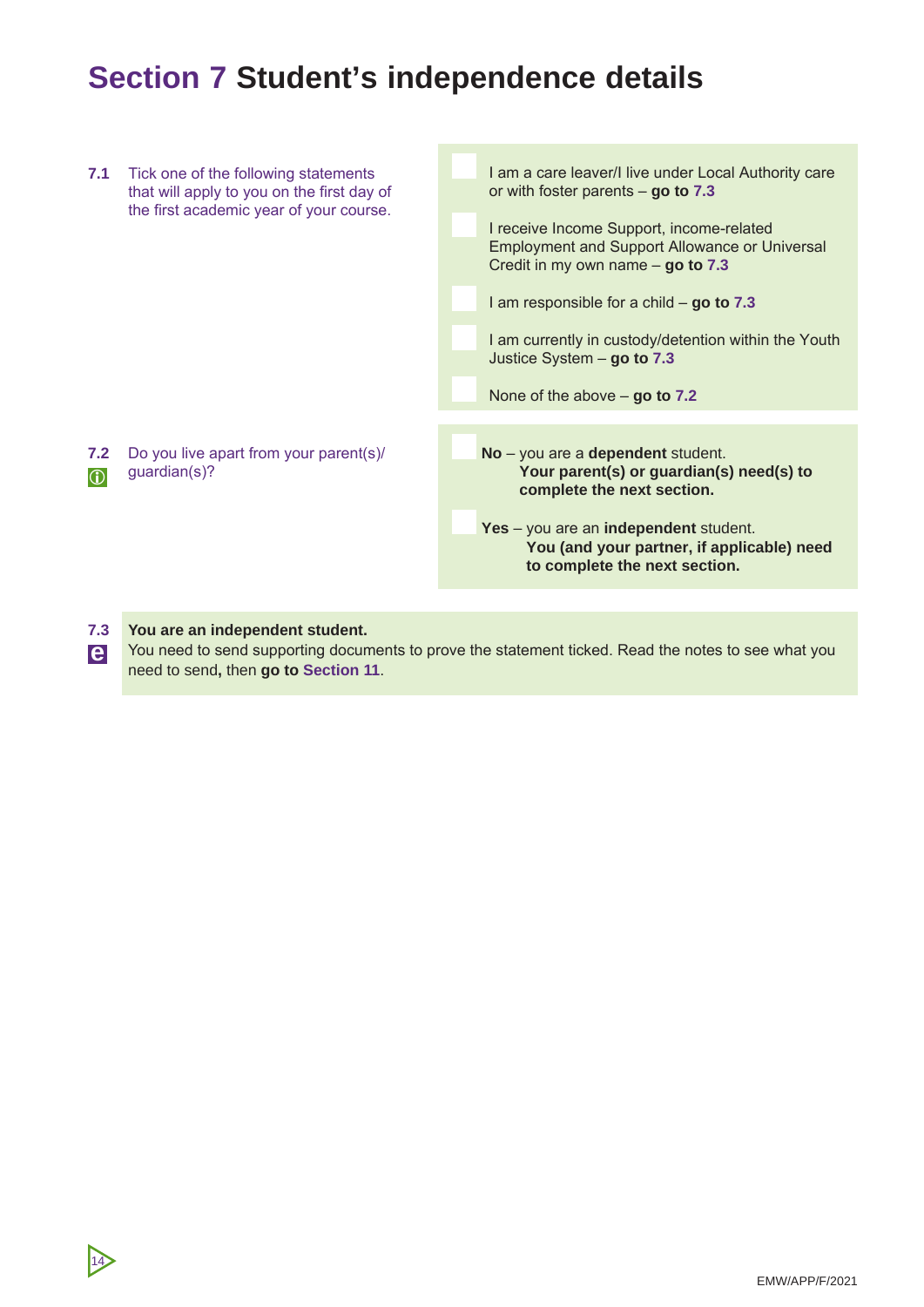### **Section 8 Financial details Part A**

### **Data Sharing**

We will share and check the details you give us with HM Revenue & Customs, allowing us to gain<br>the most accurate information possible. This can only be done if you have a valid National Insurance (NI) number. This information will be used to work out if the student is eligible to get EMA based on household income. To find out more about how your information is used and why, make sure you read our Information Usage Summary on page 3 of the accompanying notes.

### Personal details

### **Person 1**

**Person 2**

| Relationship to student (if you're the student write n/a) | Relationship to student             |
|-----------------------------------------------------------|-------------------------------------|
|                                                           |                                     |
| Forename                                                  | Forename                            |
|                                                           |                                     |
| Surname                                                   | Surname                             |
|                                                           |                                     |
| Please provide your NI number below                       | Please provide your NI number below |
| ÷,<br>$\sim$                                              | $\blacksquare$<br>۰                 |
| Date of birth                                             | Date of birth                       |
| Month<br>Year<br>Day                                      | Year<br>Month<br>Day                |
| $\sim$<br>go to Part B                                    | $\sim$<br>go to Part B              |
|                                                           |                                     |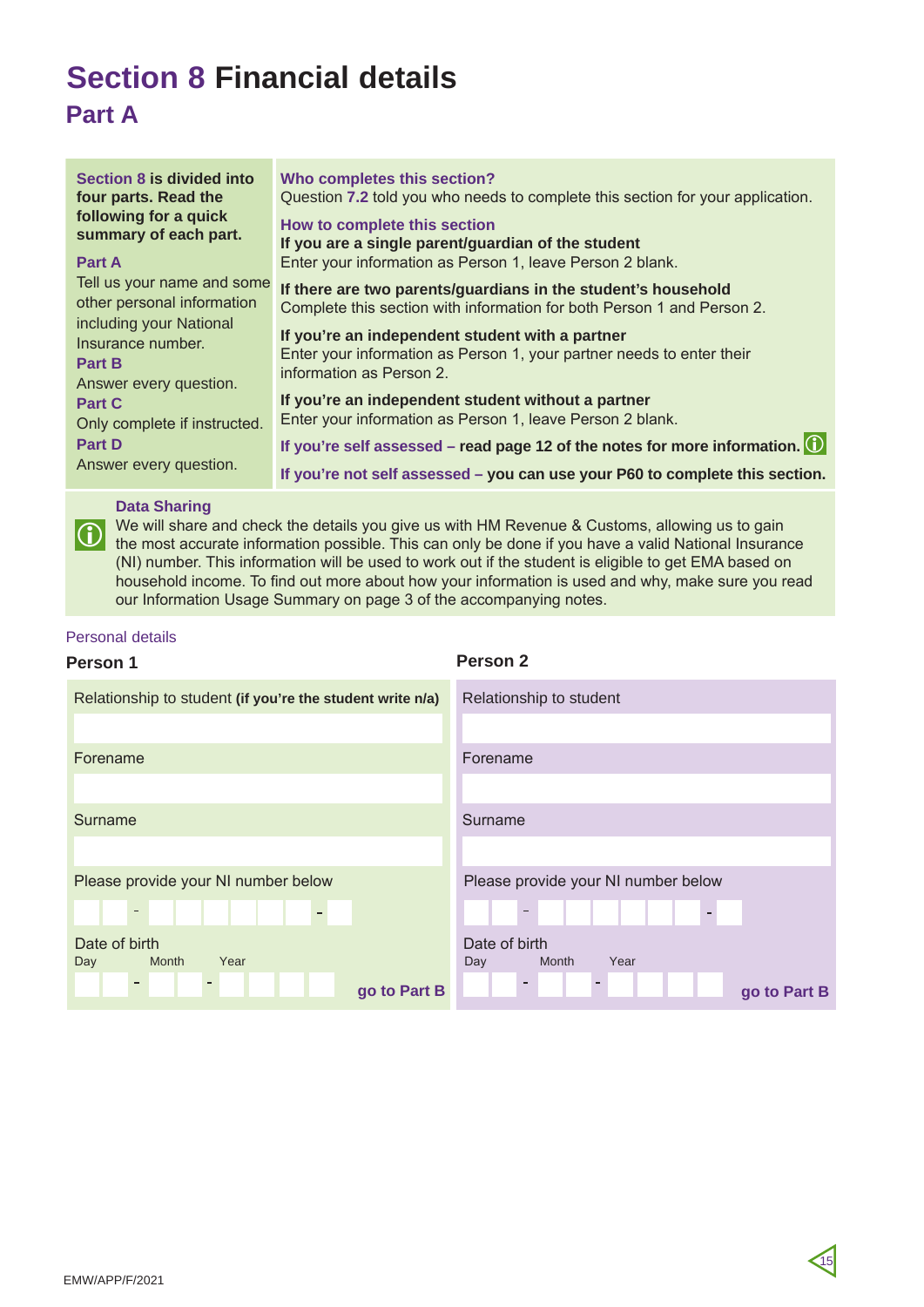### **Part B**

### **Financial information for tax year 2018-19**

#### **How to complete Part B**

- Answer every question.
- Where you answer 'Yes' to a question you must give **gross** income amounts.
- Any amounts given must be for the tax year starting **6 April 2018** and ending **5 April 2019.**
- If you leave any question blank in **Part B** we will not be able to process this application.
- If you don't receive a specific type of income listed in a question, write 'n/a'.

#### **Do I need to send any evidence of financial details with this application?**

No, you don't need to send any evidence of your financial details now, but we may write out to request this at a later date.

#### **What if my income has dropped since 2018-19?**

- **1** If your household income has permanently changed since tax year **2018-19**, read
- changed since tax year **2018-19**, read<br> **e** page 12 of the notes for more information.

- **8.1** Were you in receipt of Income Support or Income-related Employment and Support Allowance?
	- **8.2** Were you in receipt of Universal Credit?
	- **8.3** Did you receive any income from salary, wages, taxable state benefits or from occupational or private pensions?
	- **in** Total income from salary/wages

16

 $\odot$  Total income from taxable state benefits

#### Total income from occupational pension(s)

If you receive a lump sum pension, only declare the amount you received that you paid tax on.

### Total income from private pension(s)

If you receive a lump sum pension, only declare the amount you received that you paid tax on.

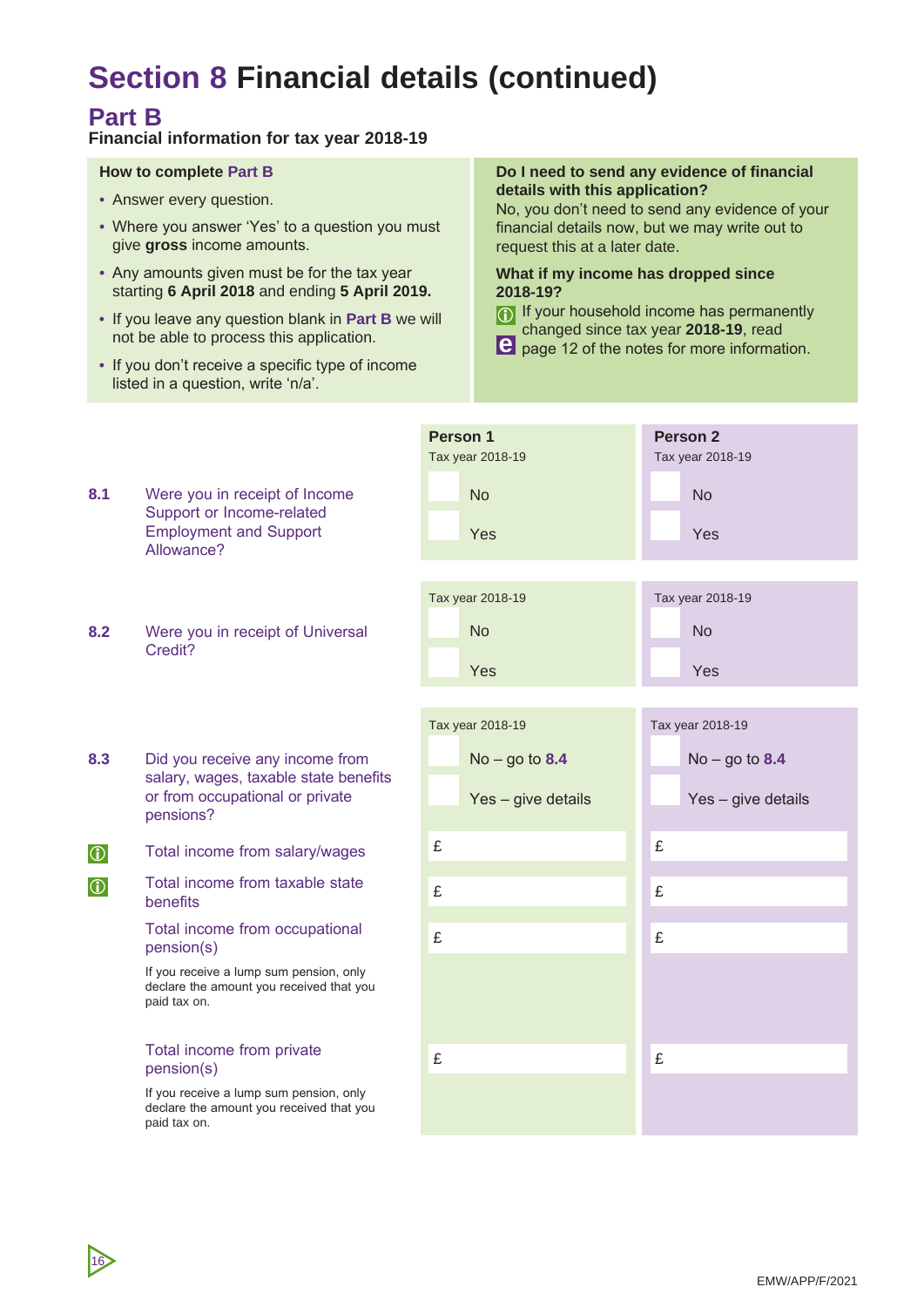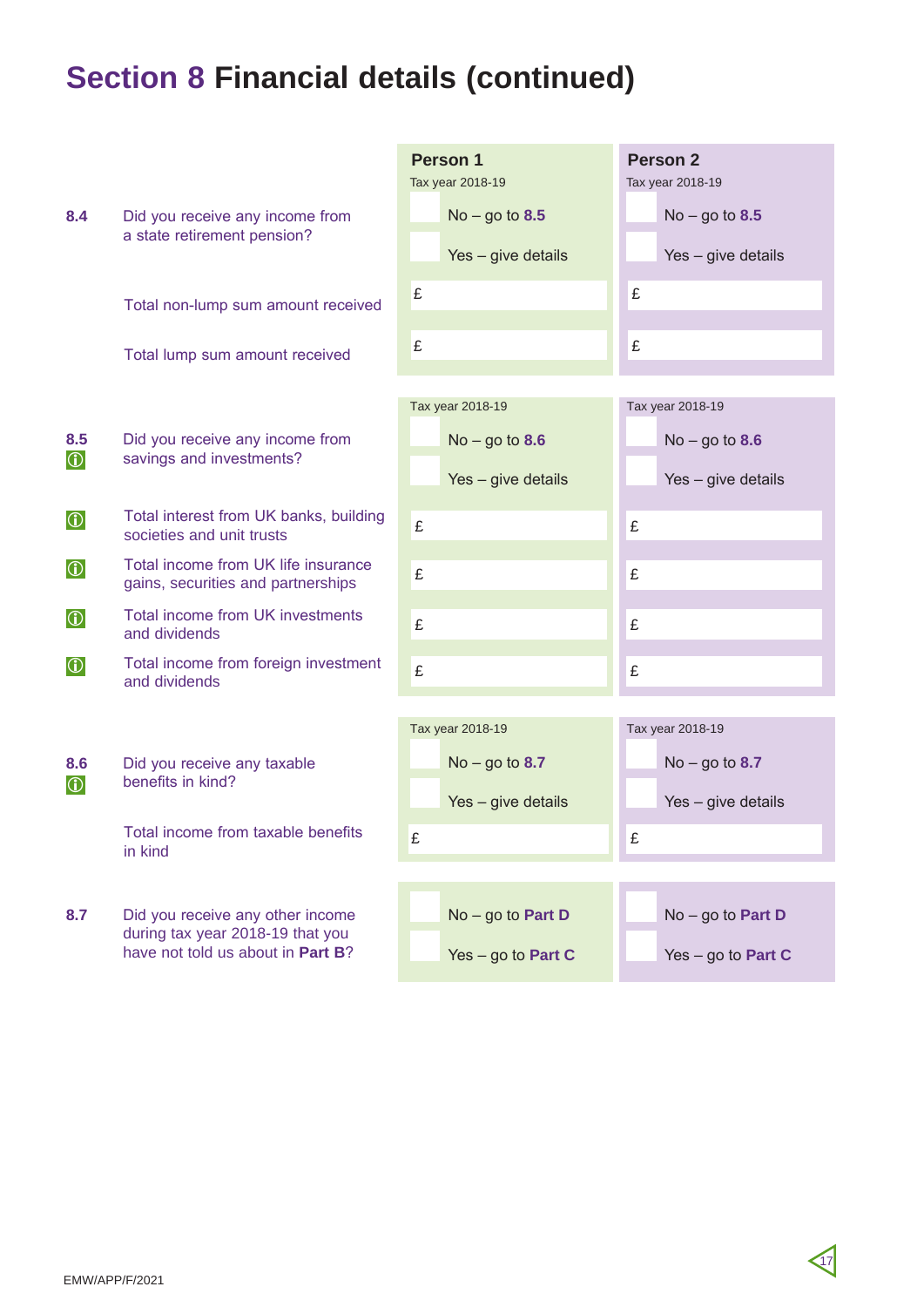### **Part C**

18

**Any other income**

### **How to complete Part C**

- Answer every question.
- Where you answer 'Yes' to a question you must give **gross** income amounts.
- Any amounts given must be for the tax year starting **6 April 2018** and ending **5 April 2019.**
- If you leave any question blank we will not be able to process this application.
- If you don't receive a specific type of income listed in a question, write 'n/a'.

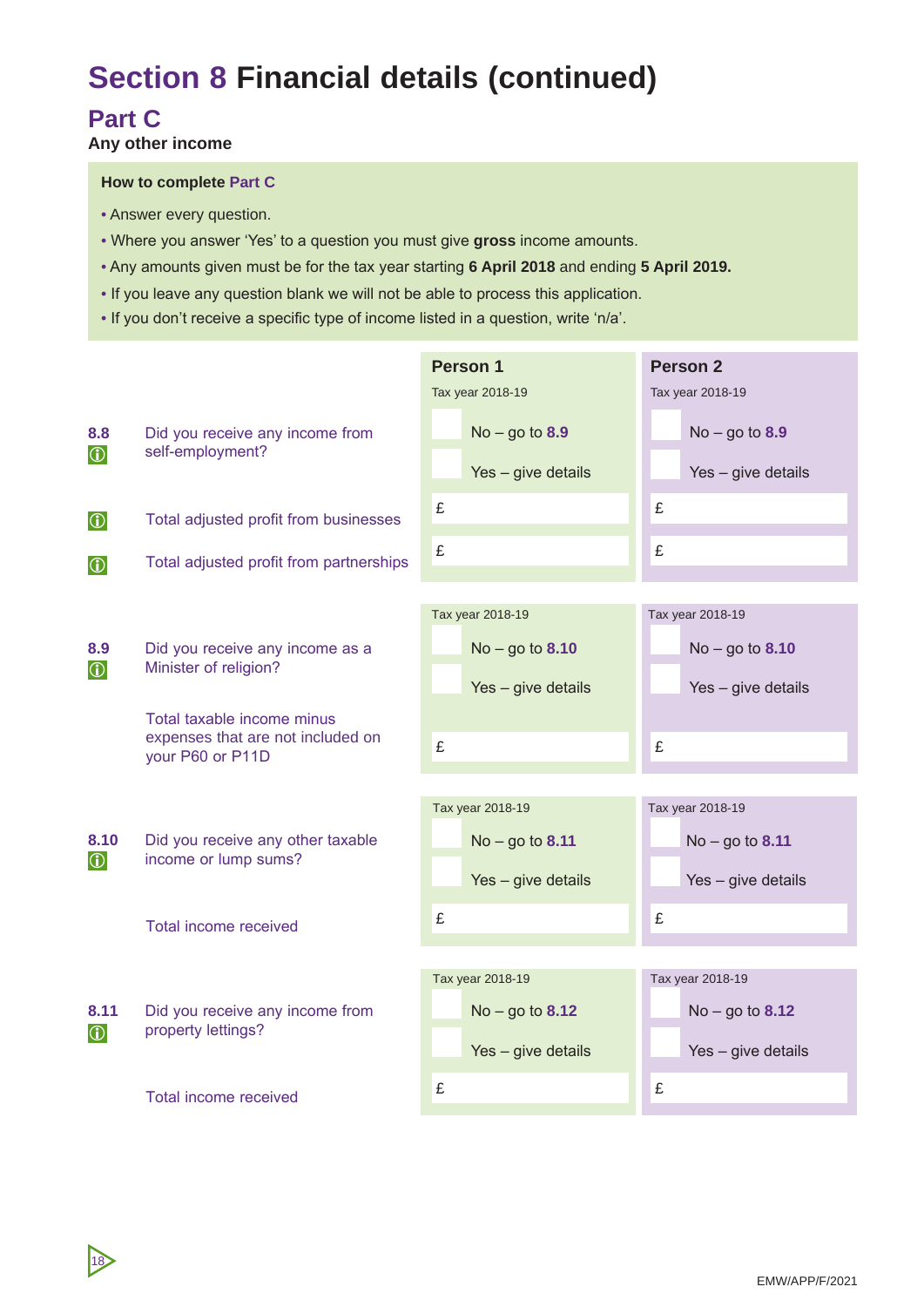|                    |                                                                                  | Person 1            | Person <sub>2</sub> |  |  |
|--------------------|----------------------------------------------------------------------------------|---------------------|---------------------|--|--|
|                    |                                                                                  | Tax year 2018-19    | Tax year 2018-19    |  |  |
| 8.12<br>$\bigcirc$ | Did you receive any income from<br>UK trusts?                                    | $No - go to 8.13$   | $No - go to 8.13$   |  |  |
|                    |                                                                                  | Yes - give details  | Yes - give details  |  |  |
|                    | Total income received                                                            | £                   | £                   |  |  |
|                    |                                                                                  | Tax year 2018-19    | Tax year 2018-19    |  |  |
| 8.13<br>$\bigcirc$ | Did you receive any foreign<br>income?                                           | $No - go to 8.14$   | $No - go to 8.14$   |  |  |
|                    |                                                                                  | Yes - give details  | Yes - give details  |  |  |
|                    | Total income received                                                            | £                   | £                   |  |  |
|                    |                                                                                  |                     |                     |  |  |
| 8.14<br>$\bigcirc$ | Did you receive any income from<br>an overseas pension?<br>Total income received | Tax year 2018-19    | Tax year 2018-19    |  |  |
|                    |                                                                                  | $No - go to 8.15$   | $No - go to 8.15$   |  |  |
|                    |                                                                                  | Yes - give details  | Yes - give details  |  |  |
|                    |                                                                                  | £                   | £                   |  |  |
|                    |                                                                                  |                     |                     |  |  |
|                    |                                                                                  | Tax year 2018-19    | Tax year 2018-19    |  |  |
| 8.15<br>$\bigcirc$ | Did you receive any other<br>overseas income and gains?<br>Total income received | $No - go to Part D$ | No - go to Part D   |  |  |
|                    |                                                                                  | Yes - give details  | Yes - give details  |  |  |
|                    |                                                                                  | £                   | £                   |  |  |
|                    |                                                                                  | go to Part D        | go to Part D        |  |  |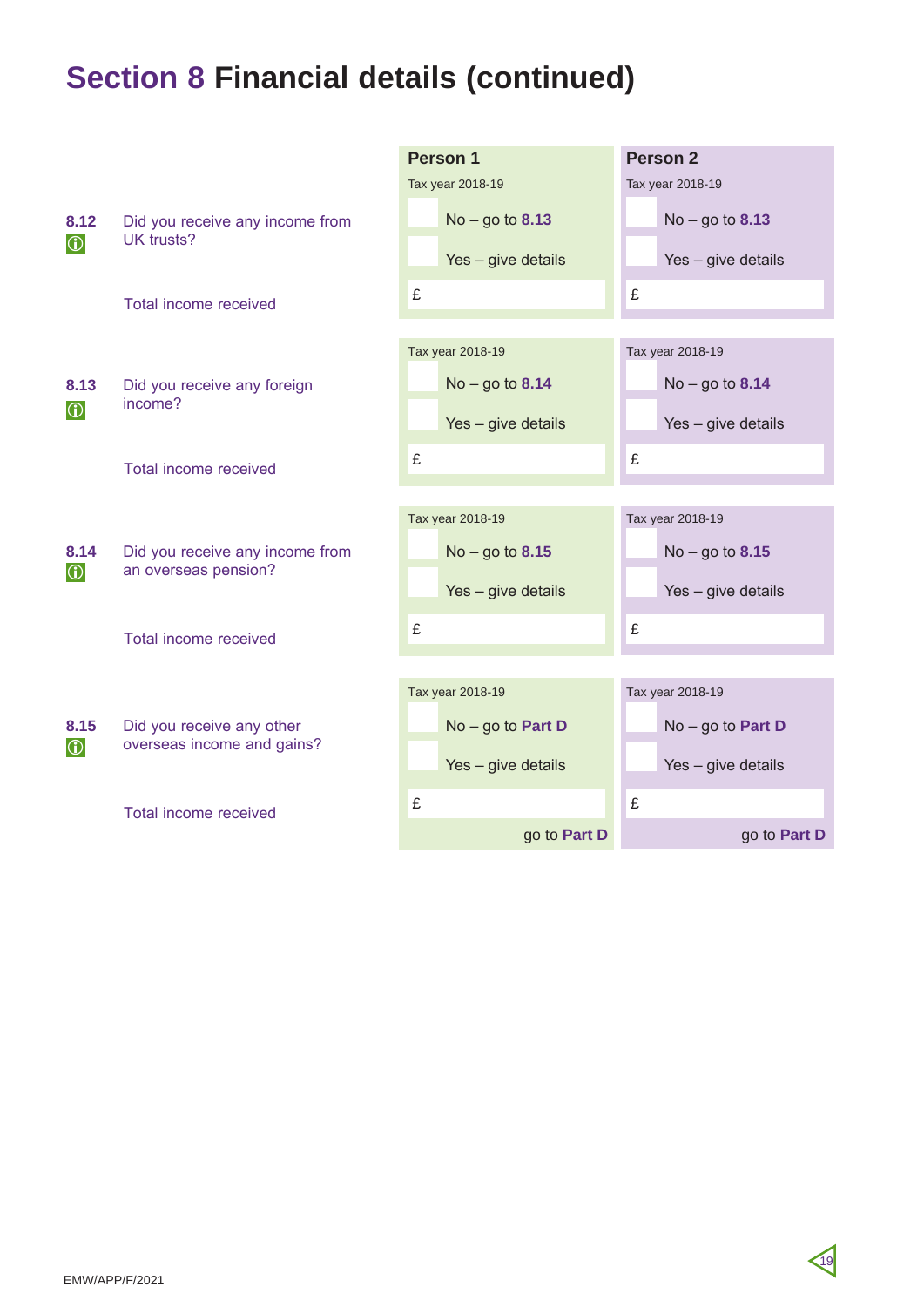### **Part D**

20

### **Income deductions**

#### **How to complete Part D**

- Answer every question.
- Where you answer 'Yes' to a question you must give **gross** deduction amounts.
- Any amounts given must be for the tax year starting **6 April 2018** and ending **5 April 2019.**
- If you leave any question blank in **Part D** we will not be able to process this application.
- If you don't receive a specific type of deduction listed in a question, write 'n/a'.

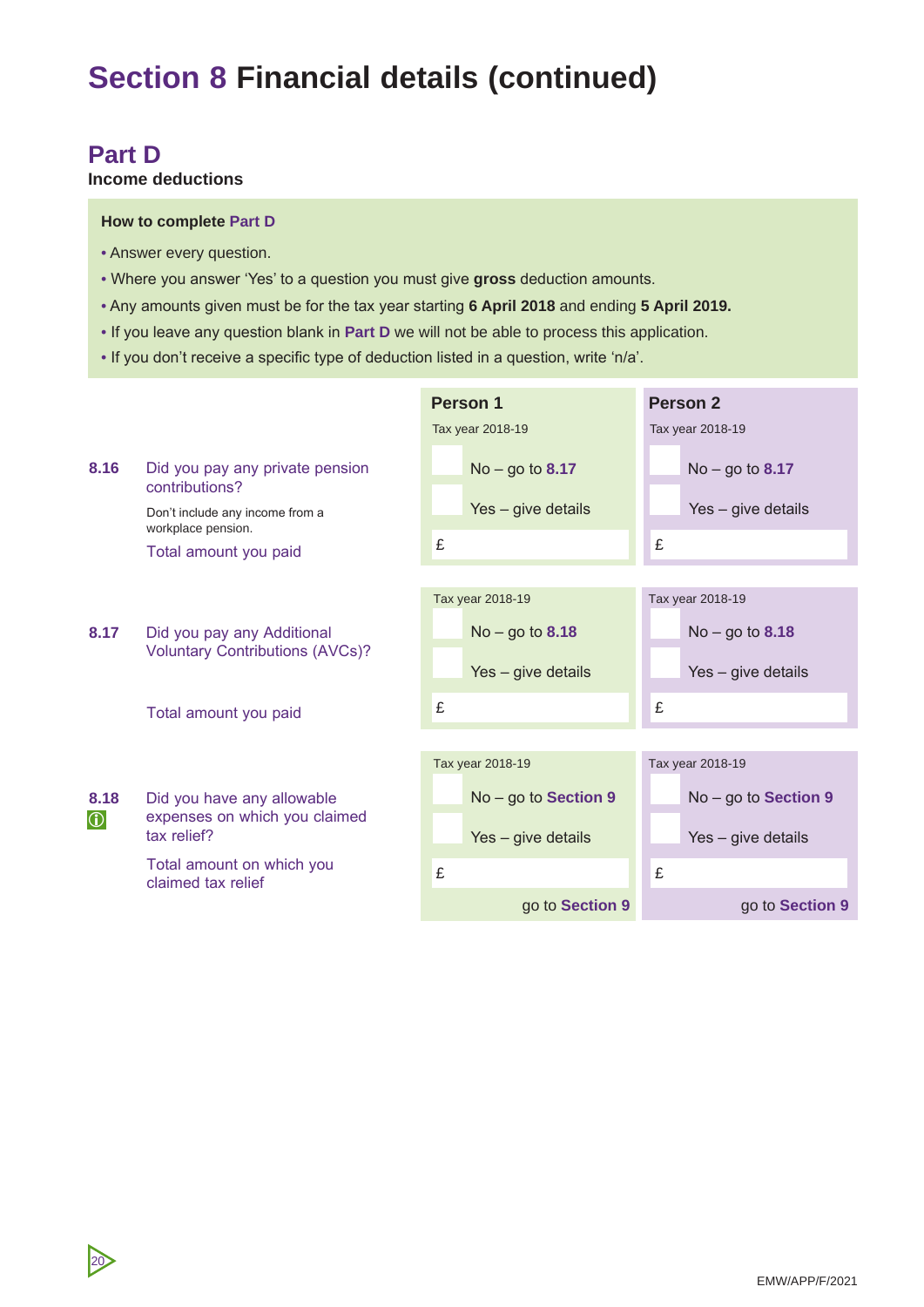### **Section 9 Student's family details**

- **9.1** Is your total household income £20,817 or less per year?
- **9.2** Is your household income £23,077 or less per year?

- **9.3** Give details of any young people or children in your household who are:
	- under the age of 16 and qualify for Child Benefit

**or**

• aged 16, 17, 18, 19 or 20 on 1 September 2020, in full-time further education and qualify for Child Benefit.

You need to send evidence for **each**  young person you state. Read the notes to see what you need to send. **e**

> If you need more space, you can attach additional pieces of paper to this form.



| Full name     |                        |      |      |  |  |  |  |  |
|---------------|------------------------|------|------|--|--|--|--|--|
|               |                        |      |      |  |  |  |  |  |
| Date of birth |                        |      |      |  |  |  |  |  |
| Day           | Month                  |      | Year |  |  |  |  |  |
|               | -                      | -    |      |  |  |  |  |  |
| Full name     |                        |      |      |  |  |  |  |  |
|               |                        |      |      |  |  |  |  |  |
| Date of birth |                        |      |      |  |  |  |  |  |
| Day           | <b>Example 1</b> Month | Year |      |  |  |  |  |  |
|               |                        |      |      |  |  |  |  |  |
| Full name     |                        |      |      |  |  |  |  |  |
|               |                        |      |      |  |  |  |  |  |
| Date of birth |                        |      |      |  |  |  |  |  |
| Day           | Month                  | Year |      |  |  |  |  |  |
|               |                        |      |      |  |  |  |  |  |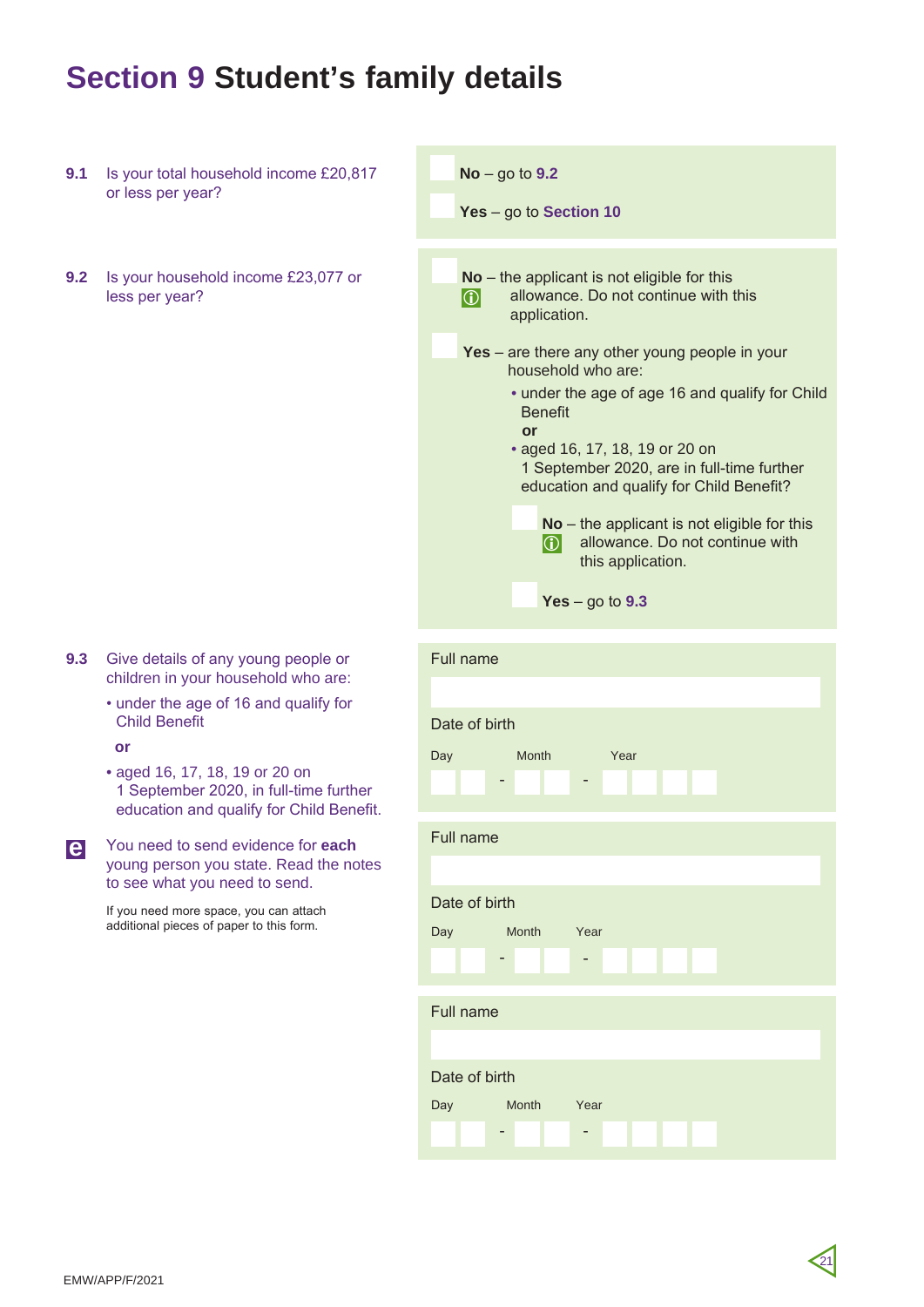### **Section 10 Parent(s)/guardian(s)/partner agreement**

#### **How to complete this section**

**If you are a single parent/guardian of the student**

Read and understand the agreement below then sign and date as **Person 1**, leave **Person 2** blank.

**If there are two parents/guardians in the student's household** Read and understand the agreement below then sign and date both **Person 1** and **Person 2**.

#### **If you're an independent student with a partner**

The partner needs to read and understand the agreement below then sign and date as **Person 2**, leave **Person 1** blank.

**If you're an independent student without a partner** Don't complete this section – you've already signed your agreement in **Section 1**, continue on to **Section 11**.

#### **Parent/Guardian/Partner Agreement**

**By signing this agreement you are confirming that:**

- the information you have given on this form is correct and complete to the best of your knowledge and belief;
- you understand that any attempt to dishonestly obtain EMA shall be treated as fraud and may result in criminal and/or civil proceedings against you; and
- you have read and understood these statements.

| Person 1                                                              | <b>Person 2</b>                      |  |  |  |  |  |
|-----------------------------------------------------------------------|--------------------------------------|--|--|--|--|--|
| Full name (in BLOCK CAPITALS)                                         | Full name (in BLOCK CAPITALS)        |  |  |  |  |  |
|                                                                       |                                      |  |  |  |  |  |
| Signature                                                             | Signature                            |  |  |  |  |  |
| Today's date<br>Month<br>Day<br>Year<br>$\overline{\phantom{a}}$<br>- | Today's date<br>Month<br>Year<br>Day |  |  |  |  |  |



22

**Now pass this form back to the student**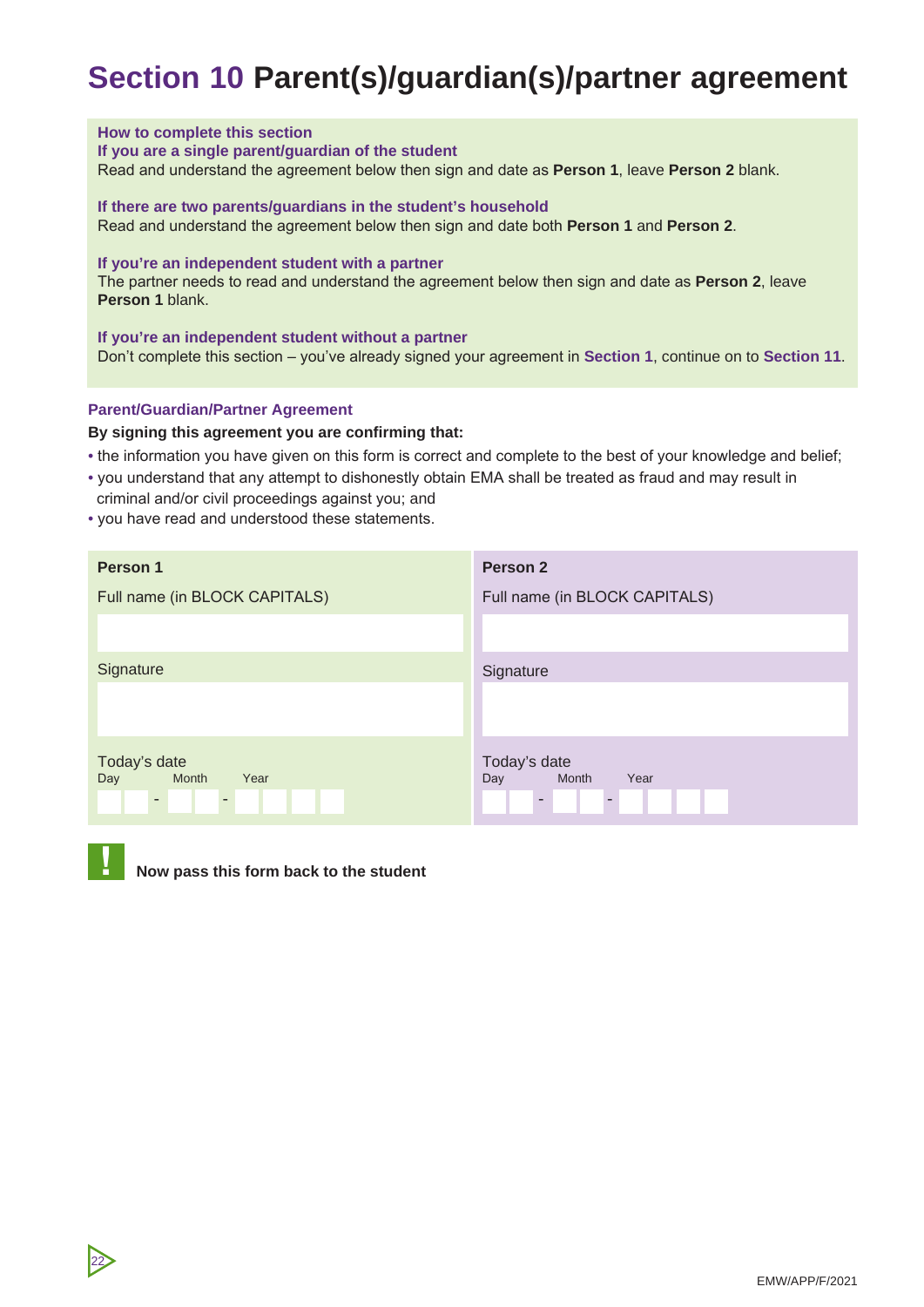### **Section 11 Finalising your application**

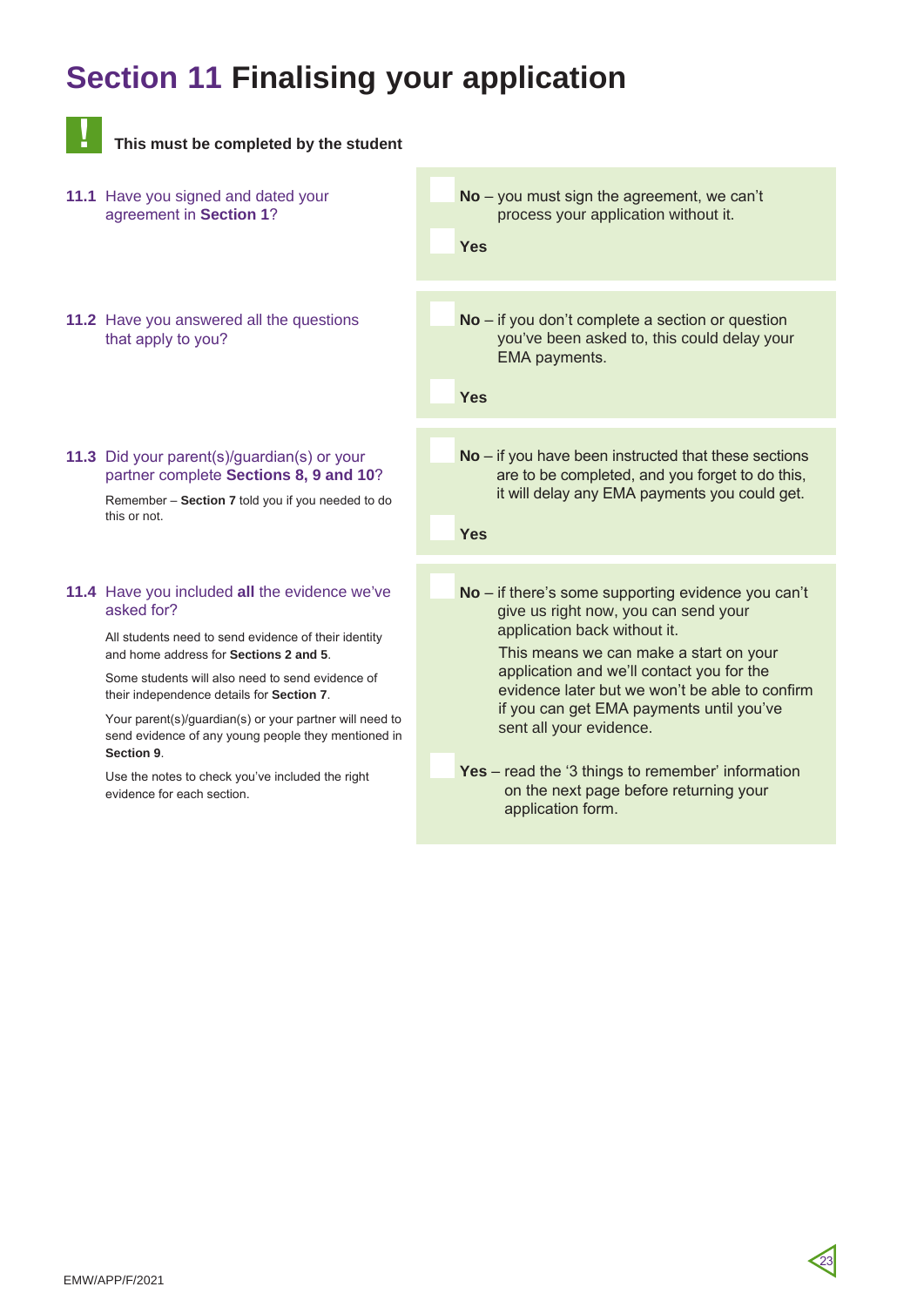## **3 things to remember**



### **1 Get paid on time!**

Send us your completed application form as soon as you can and as far in advance of your course start date as possible so that there is plenty of time for us to contact you to finalise your EMA application before you start your studies.

Don't worry if you don't have all your supporting documentation right now, still send us your completed form so we can start to process it. Just send in your evidence as soon as you can after this in order to avoid any delay.

Make sure you send us your completed application form with all appropriate evidence by **June 2020** at the latest if you want to have your EMA application assessed and ready for the start of your course.



**3**

### **2 Check the postage**

Make sure that you've included all evidence with your completed application, had it weighed and paid the correct postage costs.

**Remember to ask for proof of postage!**

### **3 Send the form**

Return your completed form and supporting evidence to the address below:

**EMA Customer Services PO Box 5596 Glasgow G52 9BR**